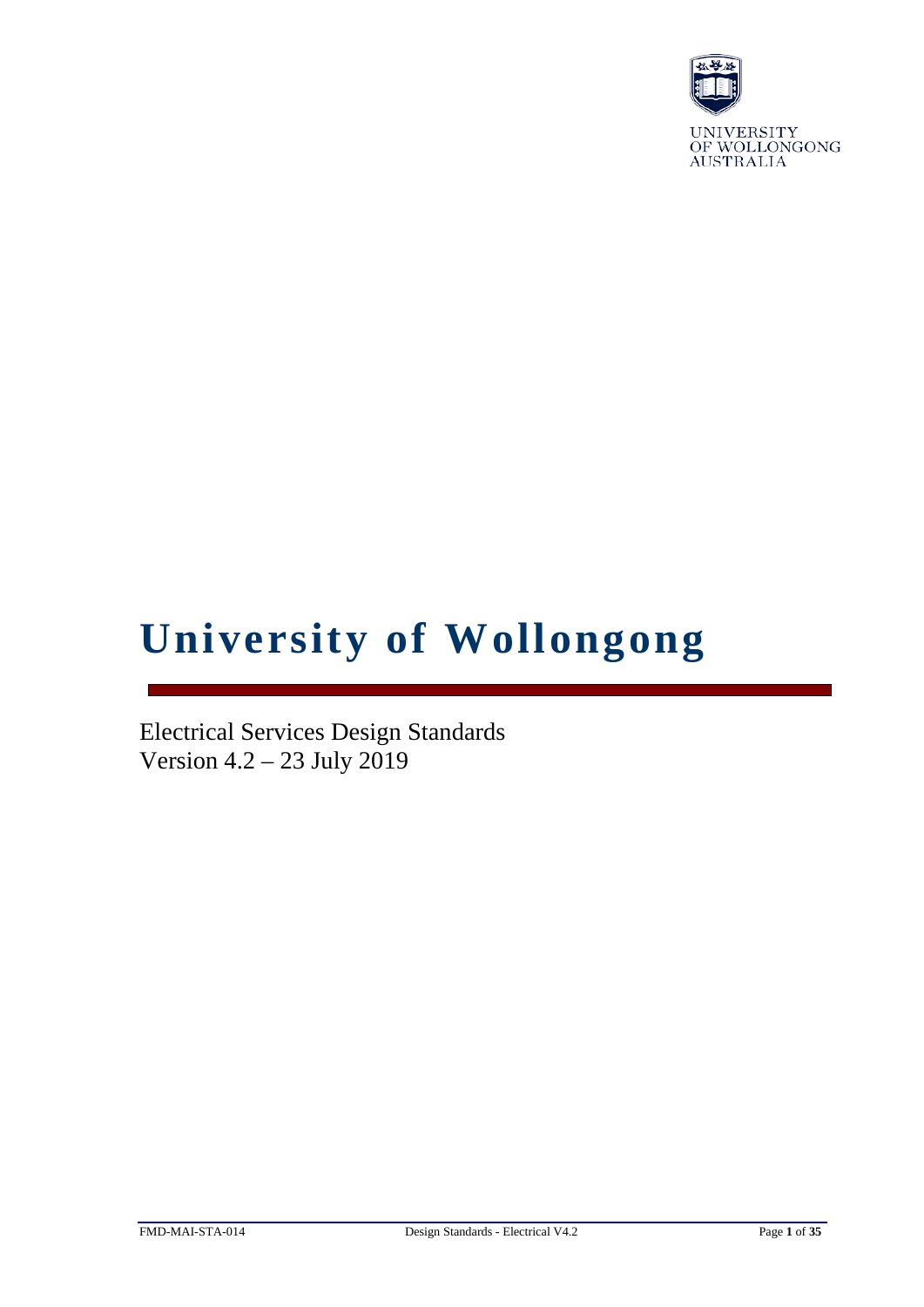

# **VERSION CONTROL SYSTEM**

| <b>Section Modified</b> | <b>Description of Modification</b>                                                                                                       | <b>Version</b> | Organisation                      | Representative  | Date       |
|-------------------------|------------------------------------------------------------------------------------------------------------------------------------------|----------------|-----------------------------------|-----------------|------------|
| 4.8                     | Life Cycle Costings moved to section 4.9                                                                                                 | 1.03           | <b>Asset Technologies Pacific</b> | Tom Poyner      | 20/11/06   |
| 4.8                     | Warranty periods added                                                                                                                   | 1.03           | <b>Asset Technologies Pacific</b> | Tom Poyner      | 20/11/06   |
| Throughout              | UOW Logo added to headers                                                                                                                | 1.03           | <b>Asset Technologies Pacific</b> | Tom Poyner      | 28/11/06   |
| 4.2                     | Add risk assessment activity to conceptual design process.                                                                               | 1.03           | <b>Asset Technologies Pacific</b> | Tom Poyner      | 1/12/06    |
| 4.4                     | Insert OH&S reference link                                                                                                               | 1.03           | <b>Asset Technologies Pacific</b> | Tom Poyner      | 1/12/06    |
| 4.7                     | Equipment                                                                                                                                | 1.04           | University of Wollongong          | Chris Hewitt    | 1/6/07     |
| 4.7.3                   | Emergency & Exit Lighting                                                                                                                | 1.05           | University of Wollongong          | Chris Hewitt    | 9/12/08    |
| 4.3.6.2                 | Emergency & Exit Lighting                                                                                                                | 1.05           | University of Wollongong          | Chris Hewitt    | 16/12/08   |
| 4.6.3.2                 | <b>Distribution Boards</b>                                                                                                               | 1.06           | University of Wollongong          | Chris Hewitt    | 11/02/09   |
| 4.3.1                   | Functional Design Requirements - General                                                                                                 | 1.07           | University of Wollongong          | Chris Hewitt    | 25/05/09   |
| 4.3.1                   | <b>Update Sub-station Listing</b>                                                                                                        | 1.08           | University Of Wollongong          | John Hazelton   | 24/8/2009  |
| 4.3.4                   | Metering and connection to UMMS                                                                                                          | 1.08           | University of Wollongong          | John Hazelton   | 24/8/2009  |
| 4.3.6.1                 | Amended general lighting control                                                                                                         | 1.08           | University of Wollongong          | John Hazelton   | 24/8/2009  |
| 4.6.3.2                 | Added reference to 4.3.4                                                                                                                 | 1.08           | University of Wollongong          | John Hazelton   | 24/8/2009  |
| 4.6.5.1                 | Added reference to 4.3.6.1                                                                                                               | 1.08           | University of Wollongong          | John Hazelton   | 24/8/2009  |
| 4.6.7                   | Amended meter labelling                                                                                                                  | 1.08           | University of Wollongong          | John Hazelton   | 24/8/2009  |
| 4.3.6.2                 | Amended Emergency and Exit Lighting section                                                                                              | 1.09           | University of Wollongong          | Chris Hewitt    | 19/3/2010  |
| 4.7.3                   | <b>Amended Table 4.7</b>                                                                                                                 | 1.09           | University of Wollongong          | Chris Hewitt    | 19/3/2010  |
| 4.7.3                   | Amended Table 4.9                                                                                                                        | 1.09           | University of Wollongong          | Chris Hewitt    | 19/3/2010  |
| 4.3.1, 4.6.2.2, 4.6.5.5 | Amended Table 4.1. Added information re conduits to 4.6.2.2.<br>Added information re cable size to 4.6.5.5                               | 1.10           | University of Wollongong          | Chris Hewitt    | 24/11/2010 |
| Throughout              | Document updated to reflect name change from Buildings & Grounds<br>(B&G) to Facilities Management Division (FMD) and rebranding<br>logo | $\overline{2}$ | University of Wollongong          | Yvonne Butcher  | 5/3/2012   |
| 4.3.4                   | Update of metering equipment supplier                                                                                                    | 3              | University of Wollongong          | John Hazelton   | 14/9/2015  |
| Throughout              | Revision of entire standard by ARROW Consulting & FMD                                                                                    | $\overline{4}$ | University of Wollongong          | Mark Stephenson | 28/03/2018 |
| $4.3.4.2 \& 4.5.3.1$    | Amended circuit breakers etc from Quicklag to NHP & amended Air<br>circuit breakers from Eaton to Terasaki TemPower                      | 4.1            | University of Wollongong          | Mark Stephenson | 01/02/2019 |
| 4.3.4.2                 | Added NHP Rapid test units                                                                                                               | 4.2            | University of Wollongong          | Mark Stephenson | 23/07/19   |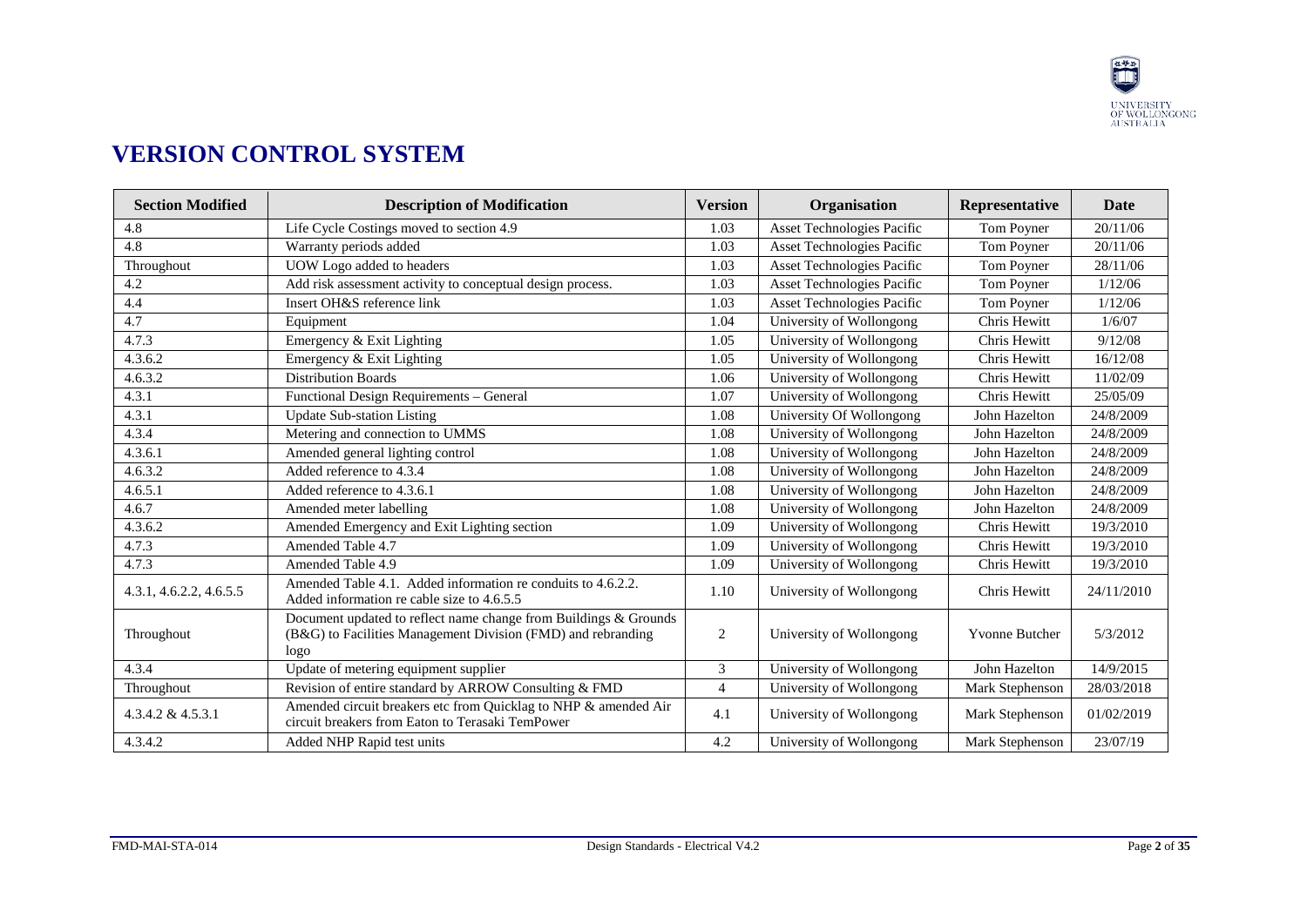# **TABLE OF CONTENTS**

| 4.     |  |
|--------|--|
| 4.1    |  |
| 4.2    |  |
| 4.3    |  |
| 4.3.1  |  |
| 4.3.2  |  |
| 4.3.3  |  |
| 4.3.4  |  |
| 4.3.5  |  |
| 4.3.6  |  |
| 4.3.7  |  |
| 4.3.8  |  |
| 4.3.9  |  |
| 4.3.10 |  |
| 4.3.11 |  |
| 4.3.12 |  |
| 4.4    |  |
| 4.5    |  |
| 4.5.1  |  |
| 4.5.2  |  |
| 4.5.3  |  |
| 4.5.4  |  |
| 4.5.5  |  |
| 4.6    |  |
| 4.7    |  |
| 4.8    |  |
|        |  |
| 4.8.2  |  |
| 4.8.3  |  |
| 4.9    |  |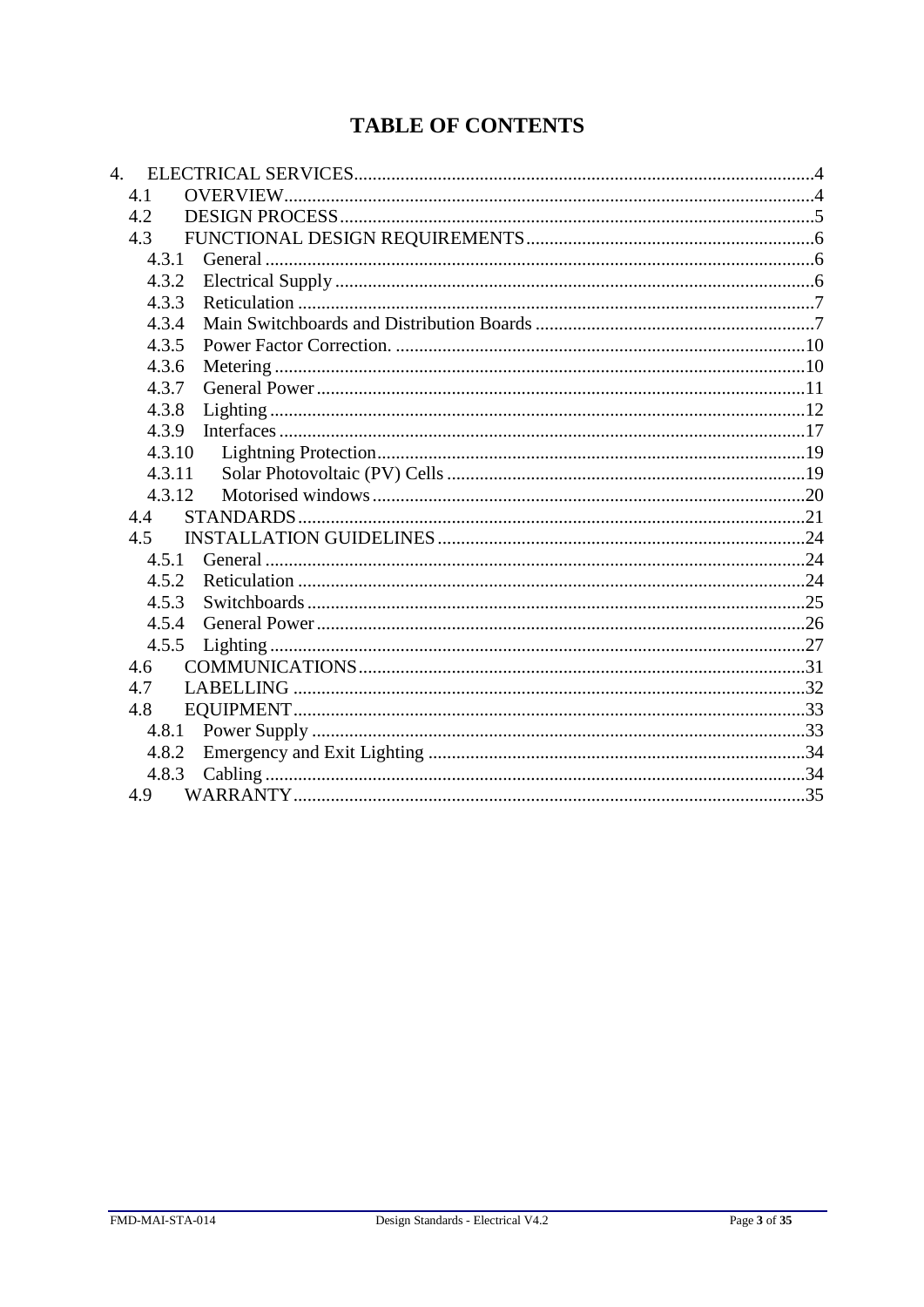## <span id="page-3-0"></span>**4. ELECTRICAL SERVICES**

Electrical services involve the supply and reticulation of electricity to a facility. The main factors involved are:

- **Reticulation**
- Switchboards
- **Metering**
- General Power
- **Lighting**
- Site Generated Power

## <span id="page-3-1"></span>**4.1 OVERVIEW**

This design standard outlines the functional, installation and technical requirements for electrical services at UOW.

The designer shall use these standards as the basis for the system design, however it is incumbent upon the designer to ensure that the design satisfies site specific operational, logistical and performance requirements and meets UOW's demand requirements for electrical services for the facility.

Where the designer considers that an alternate equipment type is preferred to the equipment type specified in the design standard, the designer will advise the principal of the functional, performance or cost benefit that will be achieved through the use of the alternate equipment type.

In determining the most appropriate electrical equipment for a particular installation, the designer shall consider the long term energy efficiency, maintenance implications, operational efficiency and life cycle costs as well as the initial capital costs.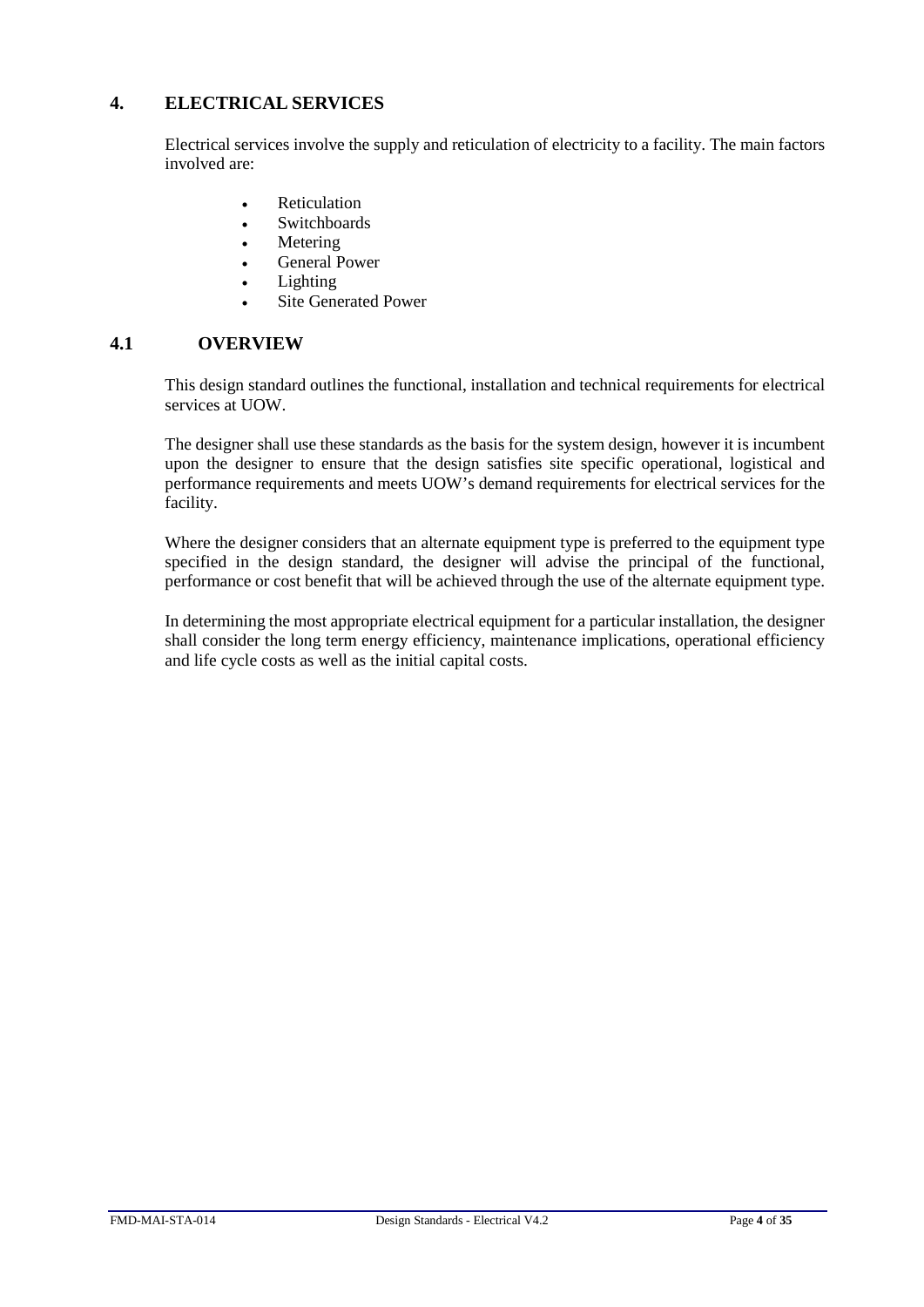## <span id="page-4-0"></span>**4.2 DESIGN PROCESS**

This section overviews the design process. The process shall be followed to achieve UOW's desired outcomes.

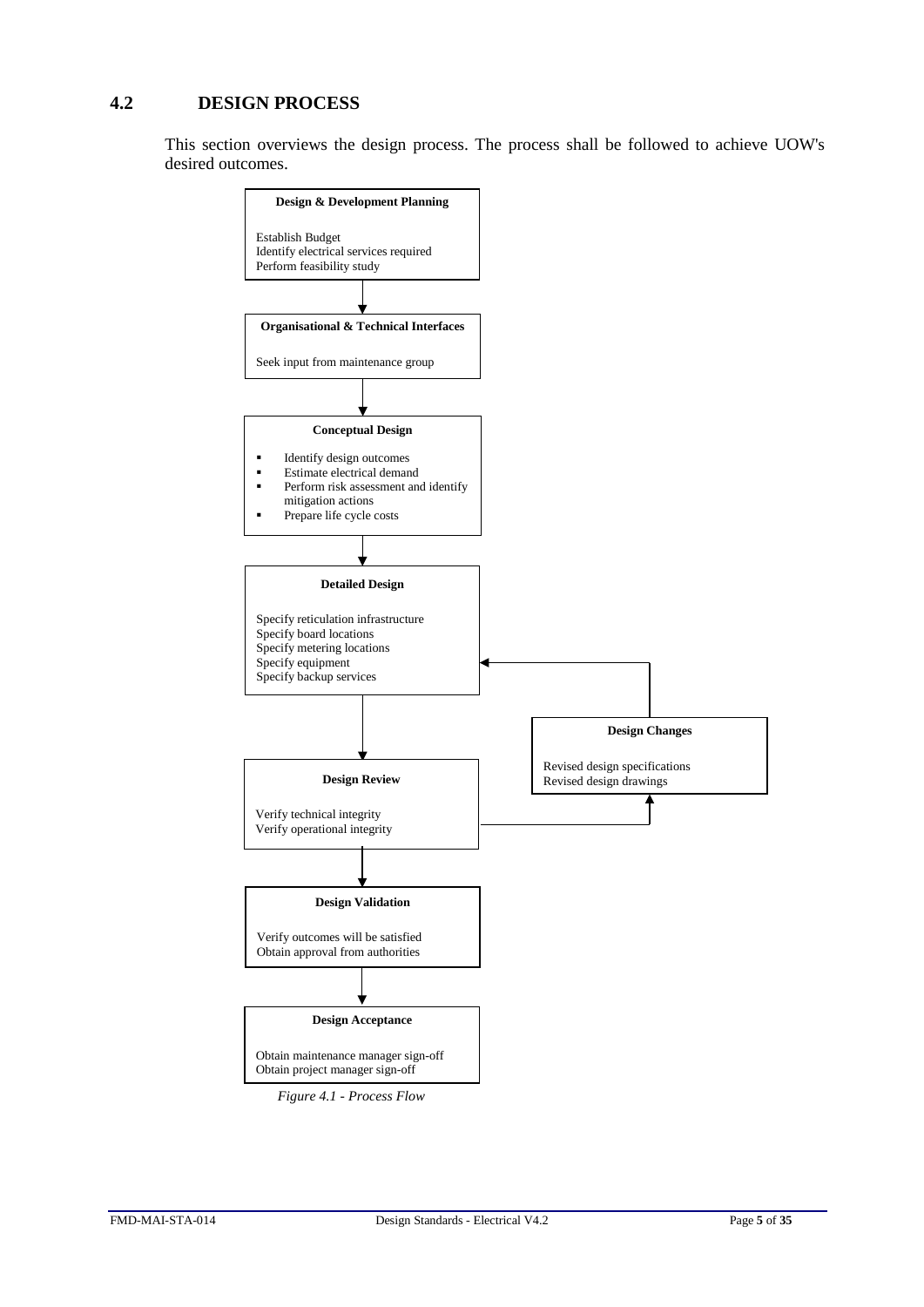## <span id="page-5-0"></span>**4.3 FUNCTIONAL DESIGN REQUIREMENTS**

## <span id="page-5-1"></span>**4.3.1 General**

The design of all alternations, additions and modifications to the Electrical Services at the University of Wollongong shall comply with the followings:

- Workplace Health and Safety legislation
- NCC/BCA
- Relevant Australian Standards (current version)
- This standard and all other University of Wollongong standards.

This document sets out the minimum requirements for design, documentation, construction and maintenance of Electrical Services. In addition, the design shall provide flexibility and the ability to accommodate changes and expansion of services over the life of the building.

Due to the diversity of requirements and built environments, this document is not intended to cover every application. Where specific requirements or applications are identified in the design process the designer shall seek clarification and approval of their design solutions from the University.

At the 80% point of the tender documentation process the Electrical Consultants shall submit the following documentation:

- Lighting calculation
- AS/NZS3000 maximum demand calculations
- Submain calculations including voltage drop, spare capacity and fault levels
- NCC/BCA Section J6 calculation

At the commencement of each project, the Electrical Consultant/designer shall seek confirmation of when a Safety In Design workshop will be scheduled with the relevant stakeholders.

Where required by the Project Manager the designer shall prepare life cycle costing as part of the conceptual system design. A ten-year period of financial interest shall be used as the basis of the life cycle analysis. These costs will include:

- Initial cost of electrical equipment
- Installation costs
- Maintenance costs
- Energy operating costs.

## <span id="page-5-2"></span>**4.3.2 Electrical Supply**

The University of Wollongong campus is fed from three (3) dedicated underground feeders from Mt Ousley Zone substation with additional back-up supplies from domestic overhead feeds located in Madoline and Dallas Street. There are sixteen (16) substations located throughout the main campus (refer to drawing "Substations Power Distribution, latest version". Electricity from the substations is supplied at 415V, 50Hz, 4 wire, 3 phase and neutral, maintained within commercial limits. Details of the substations are provided in the following table.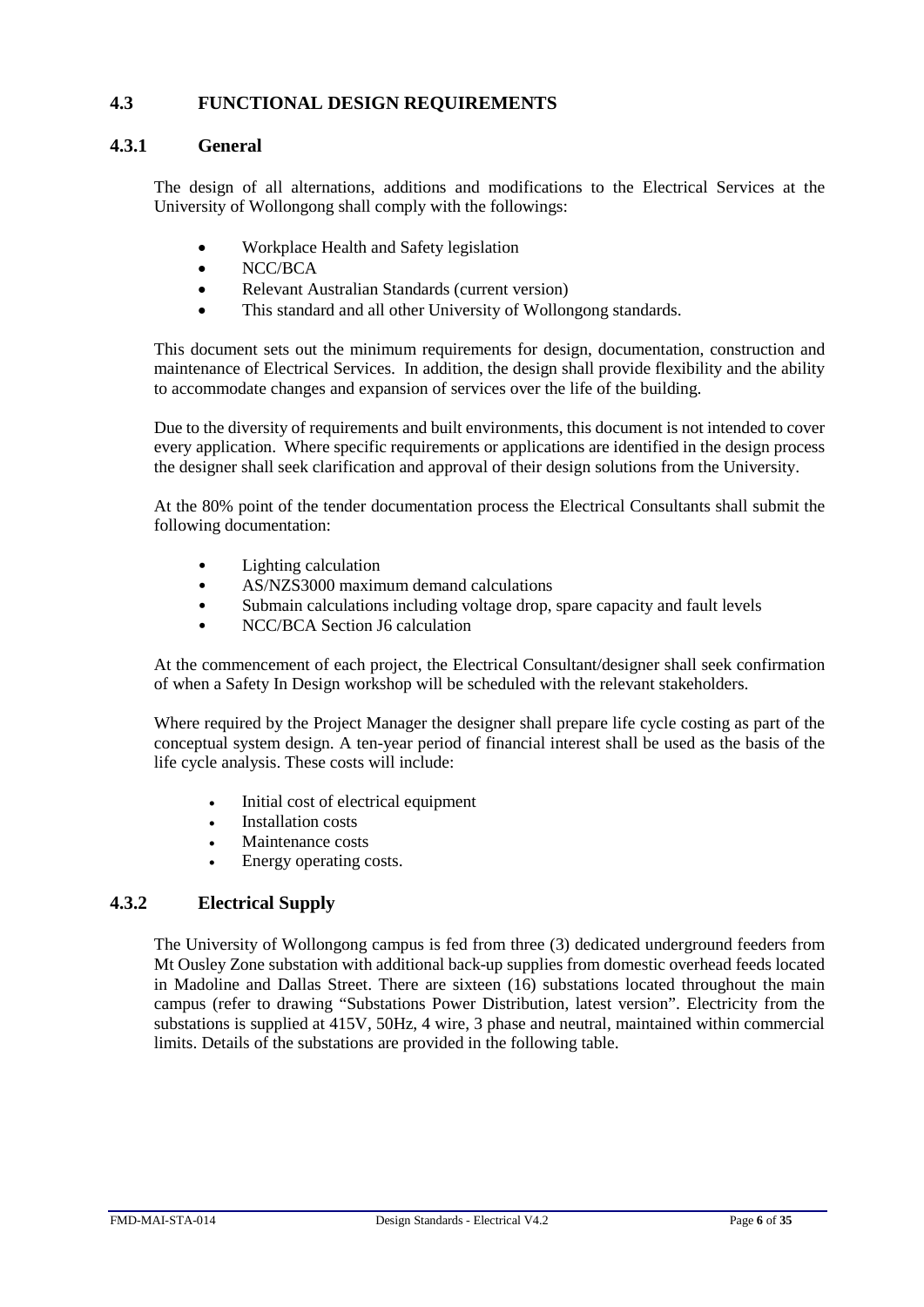| <b>Substation</b> | <b>Substation</b><br>No. | Location                            | <b>Provides Power To The Following</b><br>buildings         |
|-------------------|--------------------------|-------------------------------------|-------------------------------------------------------------|
| 1                 | 24829                    | North West B25                      | 28                                                          |
| 2                 | 41520                    | <b>B16</b> Basement                 | 11, 12, 16, 17                                              |
| 3                 | 41252                    | South end of central wing<br>of B19 | 19,24, 40                                                   |
| 4                 | 40535                    | South West corner of B25            | 22, 23, 25, 27, 29, 31, 36, 38, 67                          |
| 5                 | 27871                    | South East corner of B6             | 3,6                                                         |
| 6                 | 43236                    | West side of Printery B32           | 41                                                          |
| 7                 | 43356                    | South end of B4                     | 1,2,4,5,8,10,14,15,32,35 and the east<br>end of building 11 |
| 8                 | 32529                    | South End B <sub>21</sub>           | 30 and P4 Car Park                                          |
| 9                 | 26059                    | South East corner B6                | 39                                                          |
| 10                | 26060                    | North West B42                      | 32                                                          |
| 11                | 26058                    | South West Corner B20               | 18,20                                                       |
| 12                | 27375                    | South West corner B13               | 13,9                                                        |
| 14                | 26453                    | East of B70                         | 70,71                                                       |
| 15                | 32530                    | South End B21                       | 21                                                          |
| 16                | 33486                    | North End B43                       | 43                                                          |
| 18                | 29797                    | West of B69                         | 68,69                                                       |

*Table 4.1 - Substation Details*

All parts of the system shall be sized and designed to withstand the prospective fault level current for a minimum of one (1) second.

Where a new substation is required, it shall be of the pad mounted type, located external to the building.

## <span id="page-6-0"></span>**4.3.3 Reticulation**

## **4.3.3.1 Sub-mains**

Sub-mains shall be sized to accommodate current maximum demand requirements plus spare capacity for an additional 30% future demand.

Full size neutral cables shall be used as a minimum.

## **4.3.3.2 Final Sub-Circuit**

Cabling used for general lighting and power sub-circuits shall be a minimum of 2.5mm<sup>2</sup> type V75 and shall be sized in accordance with AS3008. Power and lighting circuits shall be designed to accommodate the predicted loads plus spare capacity for an additional 30% future load.

#### <span id="page-6-1"></span>**4.3.4 Main Switchboards and Distribution Boards**

Switchboards shall be designed to the following standards in accordance with AS 3439:

| 250A or less and less than 10kA: |  | Form 1 |
|----------------------------------|--|--------|
|----------------------------------|--|--------|

- Greater than 250A or 10kA: Form 3A
- Main Switchboards greater than 1000A: Form 4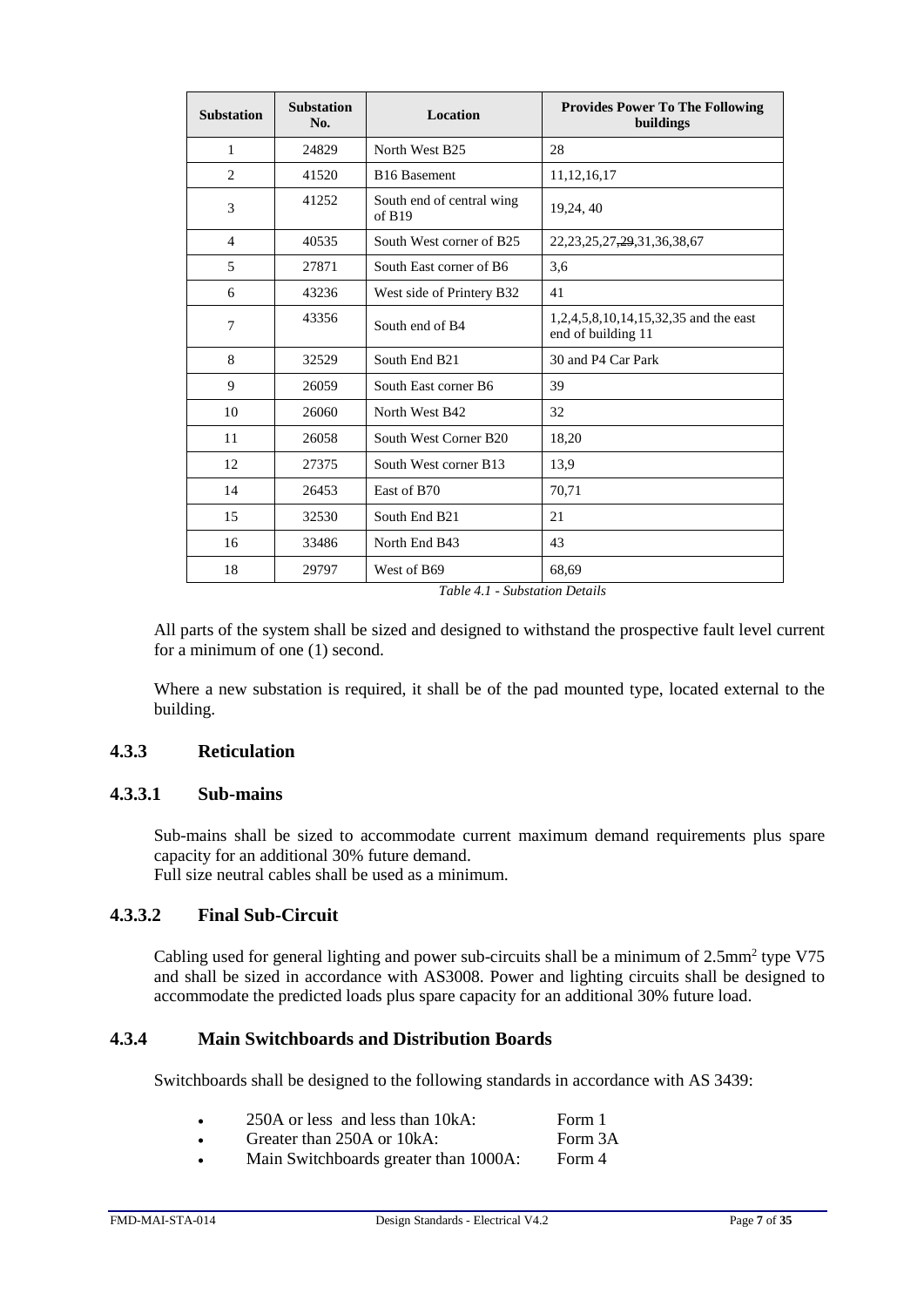All MSBs and Distribution Boards shall be located in dedicated, exclusive rooms and cupboards.

The following shall be complied with:

| <b>Main Switchboard</b>                               | <b>Distribution Boards</b>                                 |
|-------------------------------------------------------|------------------------------------------------------------|
| Internal: Metal                                       | Internal: Metal                                            |
| External: Double skin marine grade<br>stainless steel | External: Double skin marine grade<br>stainless steel      |
| Complete with plinth.                                 |                                                            |
| Floor mounted                                         | Wall mounted                                               |
| IP43 Protected (internal)                             | IP42 Protection (fully smoke sealed)                       |
| IP67 Protected (external)                             |                                                            |
| Back connected / totally enclosed                     | Front connected / totally enclosed. Fully<br>smoke sealed. |
| Hinged, lift off escutcheons                          | Hinged, lift off escutcheons                               |
| Labelled                                              | Labelled                                                   |
| Painted – gloss enamel                                | Painted – gloss enamel                                     |
| <b>Exterior: Orange</b>                               | <b>Exterior: Orange</b>                                    |
| Interior: Orange                                      | Interior: Orange                                           |
| Surge Protection $-120$ kA 8/20 $\mu$ S               | Surge Protection – 80 kA $8/20 \mu S$                      |
| Cable entry from underside                            | Cable entry from underside                                 |

*Table 4.2 - Switchboard Details*

Test blocks for meters on all switchboard shall be located at the front of the switchboard, and not behind a panel to facilitate maintenance.

To facilitate thermographic testing, it shall be possible to either open the panels of the switchboard and distribution boards without disrupting operations or alternatively glass panels shall be provided to allow this testing to be undertaken.

Signage shall be provided on all switchboards and distribution boards identifying:

- Manufacturer
- Year of Manufacture
- Fault Level
- Point of Supply
- Arc Flash rating

## **4.3.4.1 Main Switchboard**

For sites/buildings that require a new main switchboard (MSB), the MSB shall be of fully welded construction and modular in design to facilitate change and expansion. The MSB shall be designed for minimum disruption when regular or reactive maintenance is being undertaken.

The MSB shall be sized to meet predicted loads over the next twenty (20) years and be expandable to 30%, including the addition of a future PV system. The main switchboard shall have provision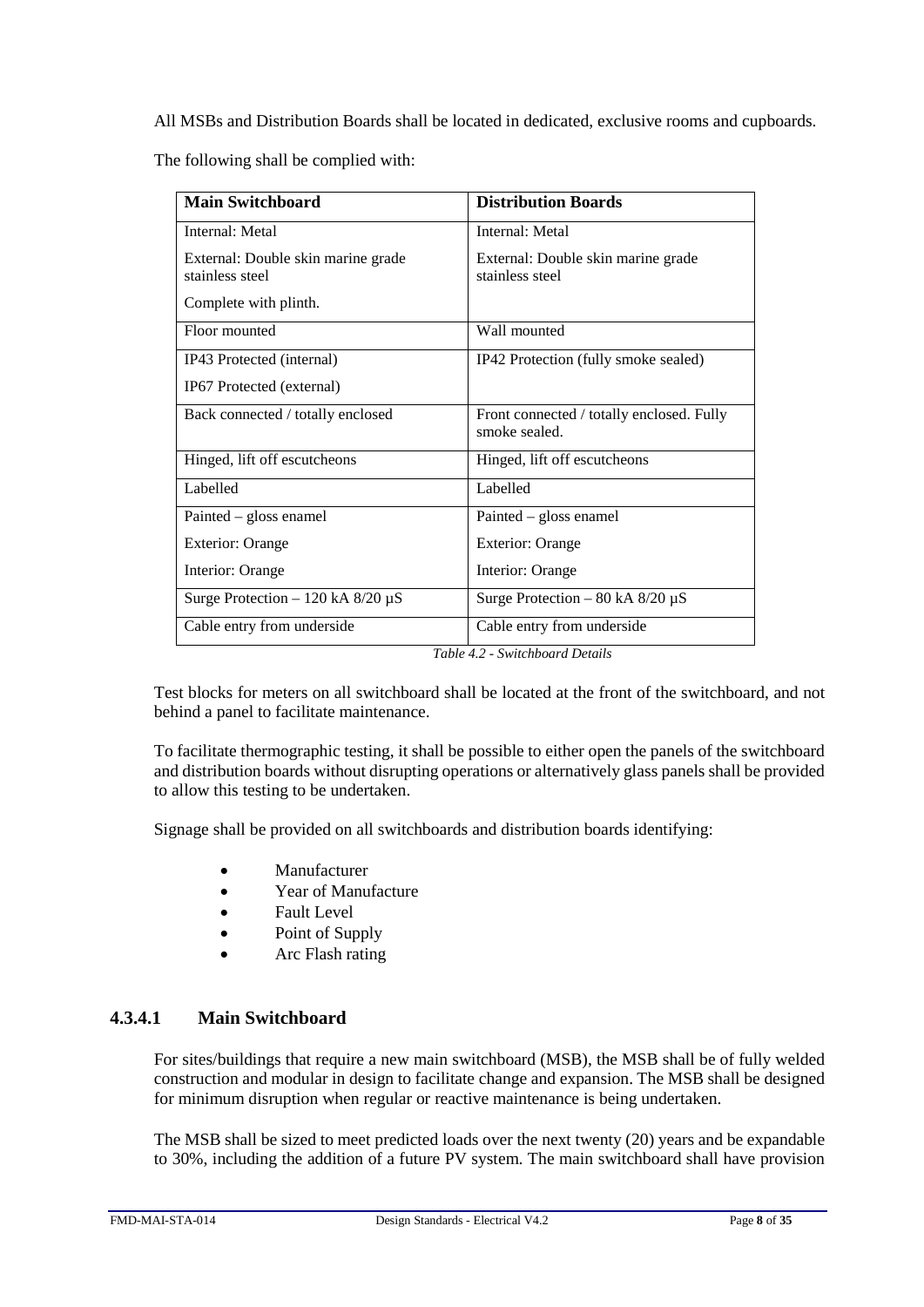to cater for any known future expansion of the building. Space shall also be provided adjacent to the MSB for future expansion.

The main switchboard shall consist of an essential and non-essential section and the busbars for all sections shall be sized to accommodate fault levels.

The switchboard fault rating shall be based on the predicted final transformer capacity.

The MSB shall be complete with PLC control of multiple changeover 'make-before break' switches to control the progressive switching of electrical loads when a (future) alternate power supply is active.

The strong preference is for main switchboard to be back connected with appropriate access to the front and rear of the MSB. This configuration needs to be included in the spatial provisions.

All sub-mains shall be protected by an air circuit breaker unit and moulded case circuit breakers appropriately sized for the sub-mains.

To ensure reliability of supply, surge filters shall be provided at the main switchboard.

For sites/buildings that require a new MSB, a generator link box shall be provided on the perimeter of the building to facilitate the connection of a standby generator supply to the building. The rating of the connection box and the associated cabling to the MSB shall match the normal power supply to the building. The generator link box shall be complete with flags and removable gland plates at the bottom to allow for connection.

## **4.3.4.2 Distribution Boards**

New DBs shall be

• NHP/Terasaki Concept PLUS or above switchboards to suit Din-T circuit breakers.

The DB shall be of the "dead front" type with circuit breaker toggles exposed and operating in the horizontal plane.

The DB shall be fitted with NHP Rapid test units - Wi-Fi Master Module connected to Channel Module/s (up 10 Channel Modules per Master can be used, enabling a total of up to 240 RCD's tested).

The DB shall be fitted with a hinged lockable and removable door fitted bi-locks keyed to the University standard keying system. Maximum height shall be 1200mm.

A cable management system shall be provided to ensure cables can be maintained in a secured and orderly fashion. Cable entries shall be insulated to protect cables from mechanical damage.

DBs shall be complete with cable entry glands.

DB ratings shall be designed to meet the capacity of the sub-mains. The busbars and isolator ratings shall meet the maximum rating of the DB.

Distribution boards shall be divided into separate lighting and power sections with separate metering facilities in accordance with Section J of the BCA.

Each DB shall be sized to accommodate the predicted load plus an additional 30% spare capacity for future loads.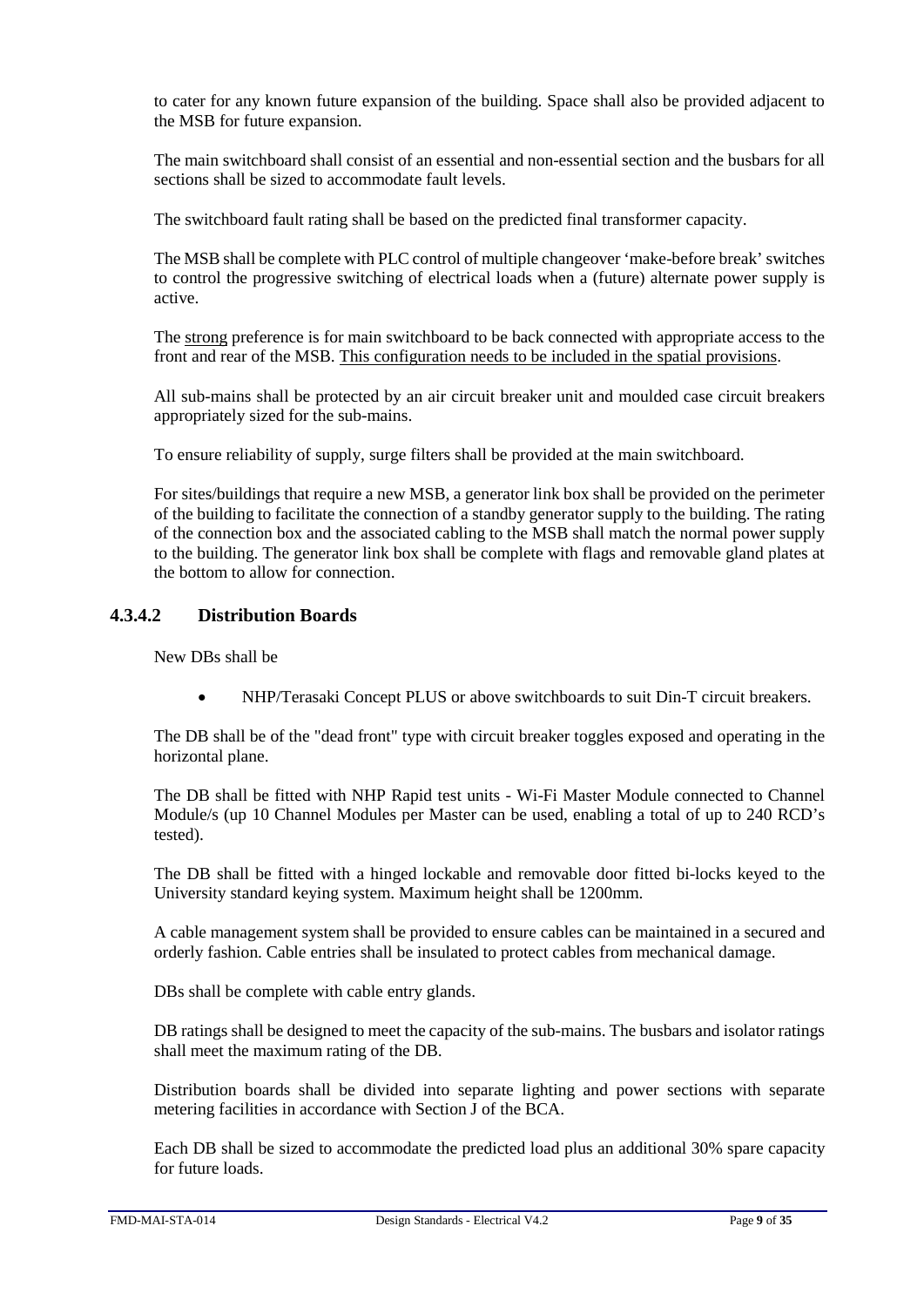Each section of each DB shall be protected by its own top centre mounted main isolator switch. There shall be a minimum of one DB per floor. Sub-distribution boards where the supply to the DB is dependent on the supply to another DB will be avoided.

Where required, DBs shall include contactors for automation of lighting circuits. Controls (e.g. lighting, BMS interface, test switches, emergency lighting test buttons etc.) shall be housed in a dedicated section of the distribution board. Allow all required cupboard space to ensure these requirements are accommodated.

Where the predicted load requires the provision of power filters, the distribution board design will accommodate the necessary space.

Circuit breakers with integrated residual current devices shall control all final sub-circuits.

Each distribution board shall be complete with a typed switchboard schedule mounted in a frame on the inside of the switchboard door.

## <span id="page-9-0"></span>**4.3.5 Power Factor Correction.**

Supply and install a Power Factor correction unit in the Main Switchboard room, as close as possible to the MSB. Power factor correction equipment shall maintain near unity power factor and shall be complete with cooling fans. Automatic capacitor banks shall comply with AS1013.

The capacitor unit shall be able to operate at 10% over voltage for long periods, at 20% over voltage for 15 minutes and at 30% overcurrent continuously due to harmonics.

All equipment shall be housed in a proprietary enclosure.

## <span id="page-9-1"></span>**4.3.6 Metering**

The metering of electrical power shall comprise the following separate systems:

- 1. Building/Department energy consumption
- 2. NCC/BCA Section J8 metering
- 3. Main Switchboard analogue ammeters.

The contractor shall liaise with UOW during the design phase to agree and obtain UOW approval on the quantity of meters required.

Unless otherwise agreed by UOW in writing all the electricity meters shall be EDMI Mk10E and shall:

- Be mounted in an approved, accessible area but if this is outside an electrical or mechanical plantroom they should be enclosed in a separate lockable panel.
- Be labelled with load name and CT ratio.
- Current Transformers shall be class 1 and of the split core type where possible. They shall be installed in an approved manner and the installation shall include test blocks and appropriate fusing.

The design, manufacture and installation of main switchboards and distribution boards shall allow the correct and effective integration of the electricity meters.

The supply, installation and commissioning of the electricity meters will be conducted by the University's Electricity Metering Agent.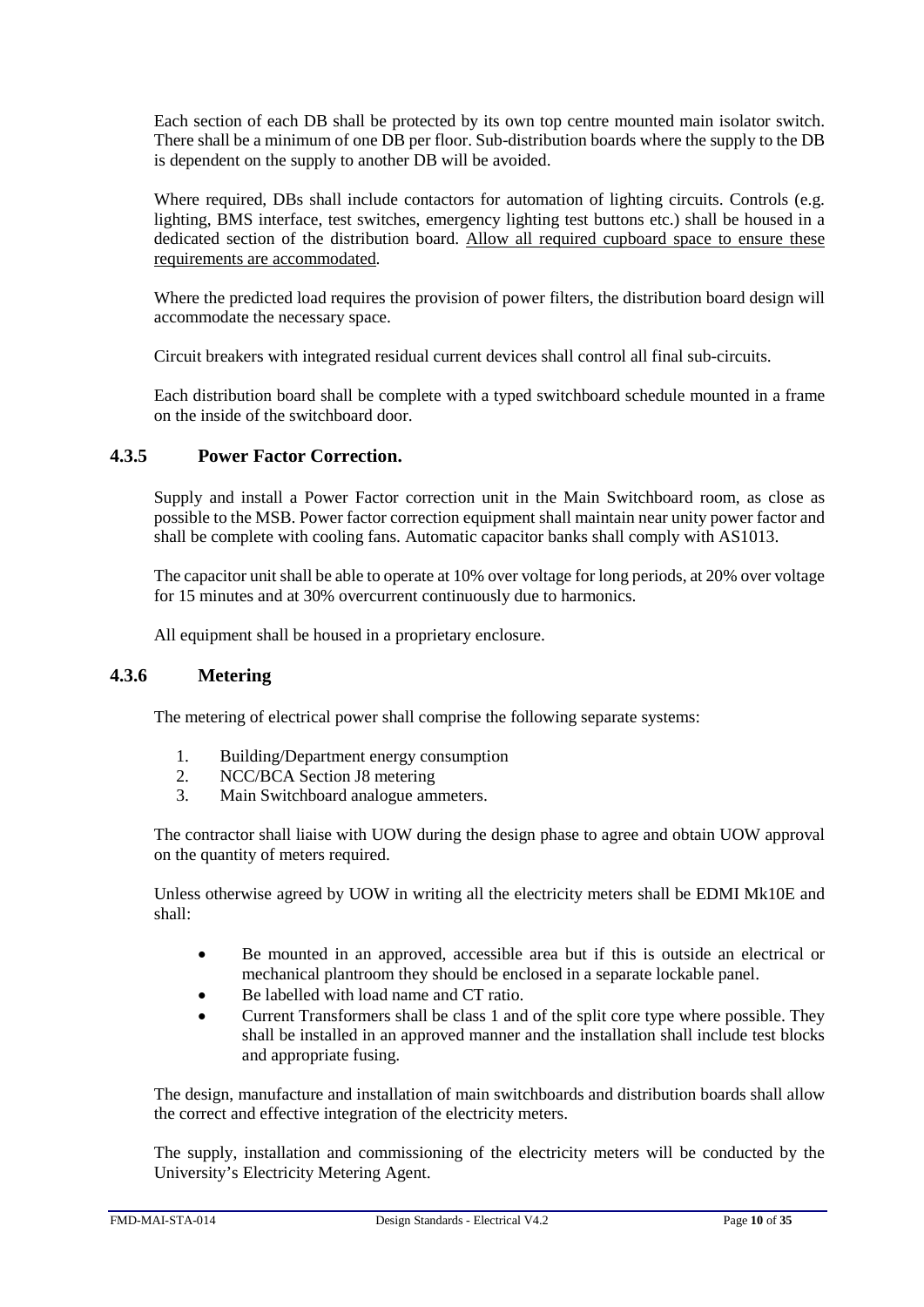The electrical services contractor shall liaise with the University and with the University's Electricity Metering Agent to organise the installation and commissioning of the electricity meters. The University will provide the contact details of the Electricity Metering Agent to the electrical services contractor.

The cost of supplying, installing and commissioning the electricity meters will be passed on to the University directly by the Electricity Metering Agent and no costs for these services shall be passed on to the University by the electrical services contractor.

All meters shall utilise current transformers (CTs). Whole current meters shall not be used. All meters shall be connected via test blocks, to facilitate their testing and replacement without impacting on the operation of the building so that testing and replacement can be done without interrupting the electricity supply to any load or any part of the building.

The meters shall be suitable for connection to a future SCADA system.

## **4.3.6.1 Building/Tenancy Energy Consumption**

The electricity meter shall be installed on the main switchboard such that the total building interval electricity consumption can be monitored.

If there are areas/tenancies within the building that are to be used for commercial purposes metering shall be provided to enable these spaces to be individually monitored.

The contractor shall request feedback from the University at the design stage to define the specific areas/loads that are required to be measured and monitored.

## **4.3.6.2 NCC/BCA Section J8 metering**

Meters shall be installed for compliance with the NCC/BCA to measure all substantive energy uses within the building as required by Section J8 of the NCC/BCA.

## **4.3.6.3 Main Switchboard Analogue Ammeters**

All MSBs shall incorporate maximum demand indicating ammeters on each phase of the incoming supply in addition to the metering listed above.

## <span id="page-10-0"></span>**4.3.7 General Power**

General purpose outlets for general purpose or office equipment shall be protected by RCDs in accordance with AS/NZS 3000. Circuits shall not be loaded to more than 67% of their capacity. Where appropriate, the requirements of AS 3003 are also to be met.

Open area workstations shall be soft wired and where required starter sockets shall be compatible with the soft wiring system (to be supplied and installed by the workstation installer).

The Electrical Consultant is to consider the need for USB charging outlets integrated into GPOs on each project.

Vertical and horizontal cable pathways shall be sized for an increase of 100% in the number of submain cables.

All sub mains shall be supported on galvanised ladder tray.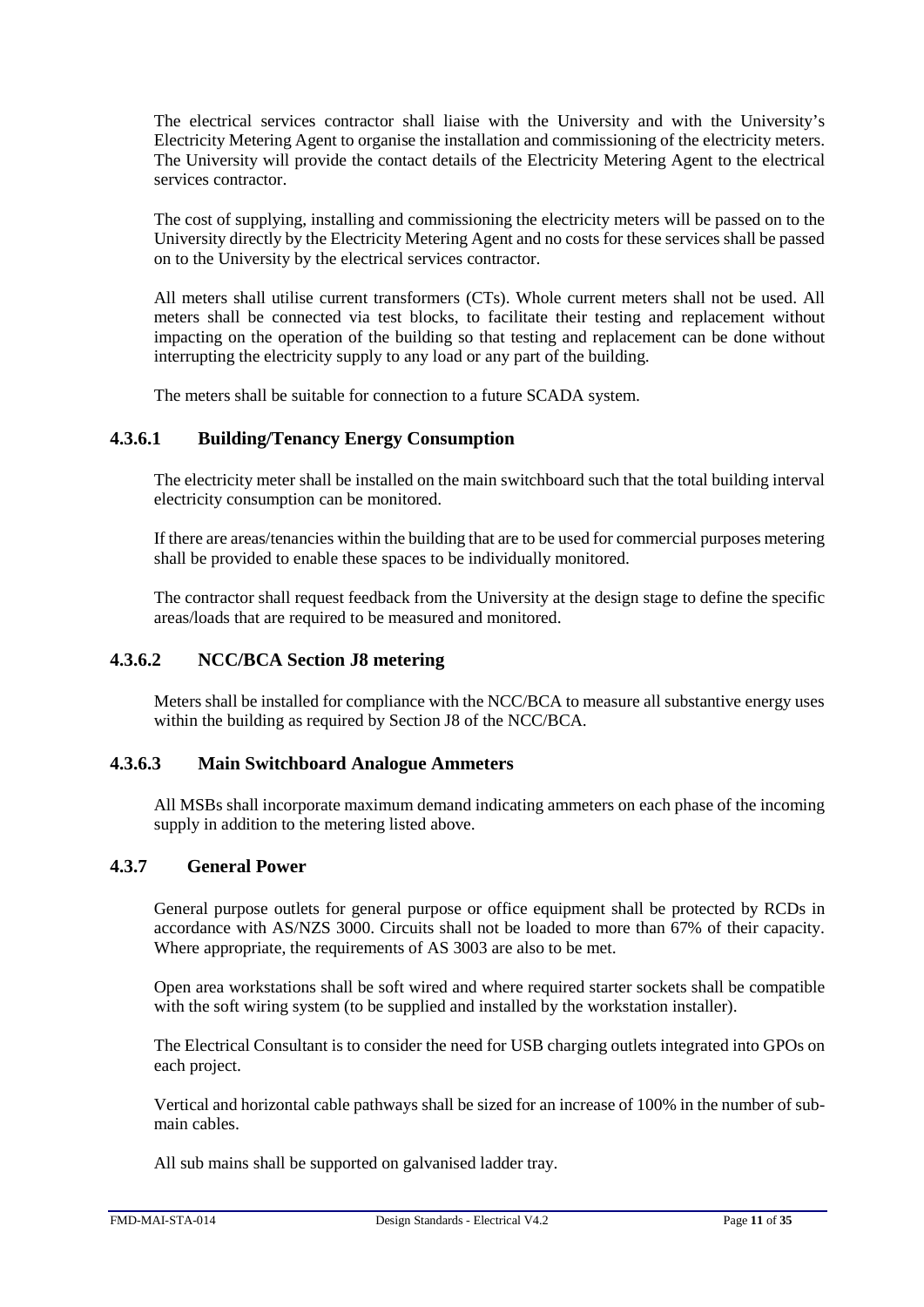All external cable enclosures including MSB, distribution boards and junction boxes shall be marine grade stainless steel.

## <span id="page-11-0"></span>**4.3.8 Lighting**

## **4.3.8.1 General Lighting**

The designer shall seek to limit the number of different types of luminaires used on each project.

The internal lighting design should comply with the requirements of AS/NZS 1680 and relevant sections of the NCC/BCA for artificial lighting including Section J. All components of the lighting design and installation shall comply with all relevant Australian Standards.

Only LED technology will be used throughout all projects (including exit and emergency lighting). The luminaires selected shall be fit for purpose, high quality, cost effective, energy efficient and low maintenance. Fittings and components shall be readily available in Australia.

All luminaires shall have complete thermal and photometric (IES electronic format) test data. Tests shall be performed by an independent and accredited NATA laboratory. All luminaires shall be permanently marked with the Regulatory Compliance Mark (RCM) to certify that they do not cause electromagnetic interference. Where custom luminaires are to be provided, this information shall be obtained prior to manufacture.

The lighting installation is considered to be a long term asset and all fittings shall have a track record of quality and service.

#### **4.3.8.2 LED Luminaires**

Luminaires that are already approved by IPART for their use under the NSW Energy Savings Scheme (ESS) will be preferred.

LED luminaires shall comply with the following criteria:

- Have completed the following tests:
	- Thermal and photometric (IES electronic format) test.
	- Lamp circuit power (LCP) and power factor test.
	- IES LM-80-08 test and IES TM-21-11 test for light output degradation.

All these tests shall be performed by an independent NATA accredited laboratory. Evidence of these tests as well as evidence of the laboratory's accreditation with NATA shall be provided to the University. Where custom luminaires are to be provided, this information shall be obtained prior manufacture.

- Comply with NSW electrical safety requirements.
- Meet the Electro Magnetic Compatibility (EMC) requirements of the Radio Communications Act 1992.
- High luminous efficacy (aim for  $> 100 \text{ lm/W}$ ).
- Lumen depreciation criteria: L80B50 (at 50,000 hours, only 50% of LEDs in a luminaire will be below 80% of initial output) unless otherwise specified by UOW.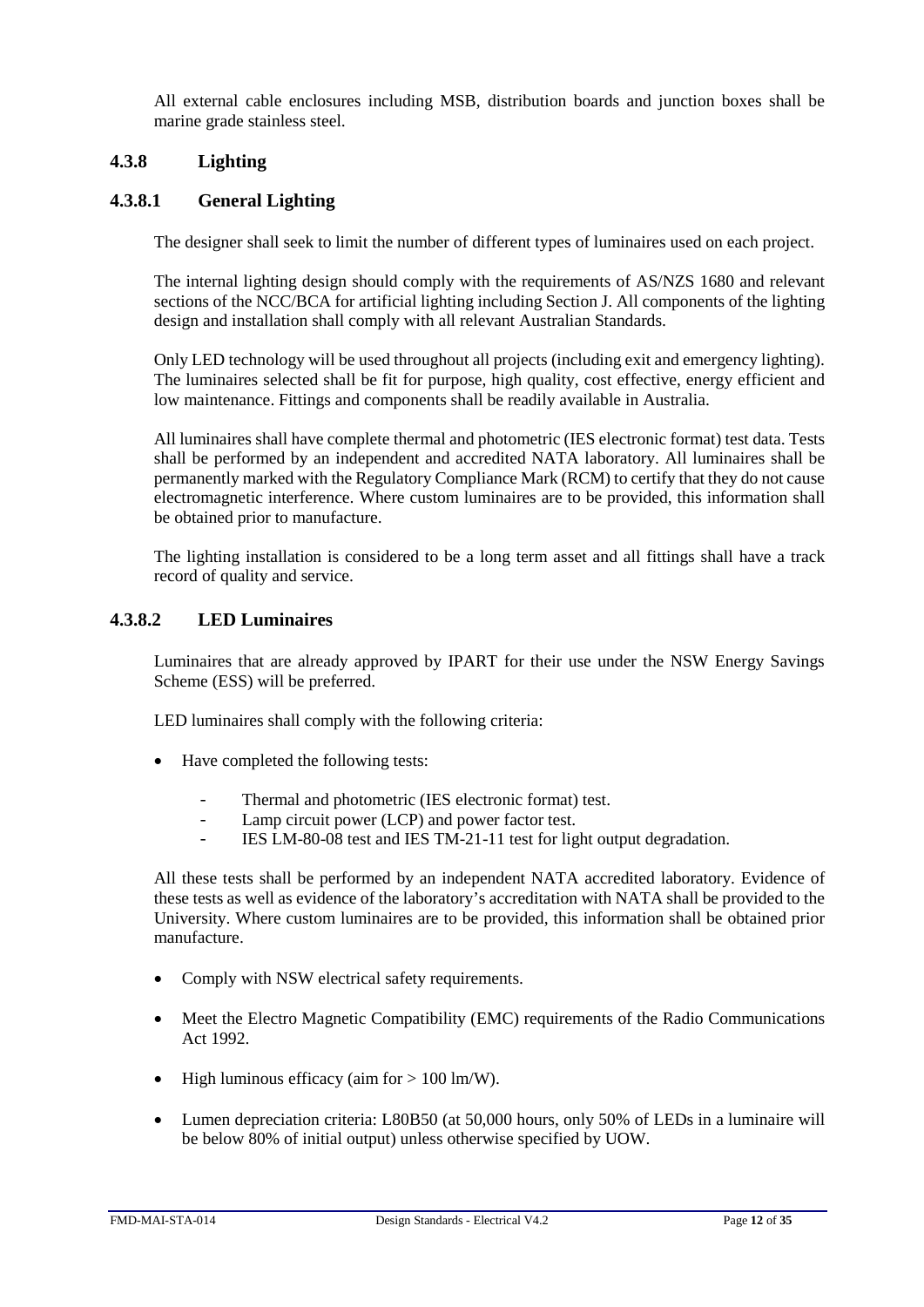- $\bullet$  UGR<19
- Rated life of 50,000, failure rate  $\langle 0.1\%$  after 50,000 hours.
- All luminaires will be flex and plug type.
- Minimum 5 year warranty on all equipment and labour.
- Manufactured by a reputable manufacturer with proven track record and experience in LED production and proven long term financial stability.
- Colour Rendering Index (CRI) >80. Colour rendition shall be measured on the TM-30-15 scale.
- The luminaire manufacturer shall comply with all requirements of the LED manufacture.
- LED module mounting shall be designed to ensure the junction temperature of any LED does not exceed the manufacturer's recommended maximum operating temperature. Thermal dissipating of the module shall be designed for the operating temperature and wattage of the unit.
- LED luminaries shall be thermally tested to ensure maximum junction temperature is not exceeded whilst operating in any environment between -10ºC to +38ºC.
- LED batches shall be from the same colour bin, no greater than 5 mm wide.
- LED supplier shall provide LED batch bin number, recording luminous flux, wavelength/colour and forward voltage of LED. Batch information to be included as part of the operation and maintenance manual or as part of the fixture's order/serial number.
- Drivers shall match optimum and maximum current to suit the LED over the whole range of input voltages.
- Dedicated constant current (max: 500 750mA) drivers shall be provided with the following features as a minimum:
	- automatic reset in the event of a fault
	- isolation between the primary and secondary sides
	- dimming (where required) with linear characteristics
	- operation in ambient temperatures of -20oC to +50oC
	- low power loss
	- integral electronic overload protection circuitry
	- integral electronic over temperature protection circuitry
	- integral electronic short circuit protection circuitry.
	- DALI electronic dimming ballast where dimming is required

The use of custom built or modified special luminaries is not recommended due to the capital and recurrent cost premium. Formal approval from the University is required before incorporating these into the design. Where approved, such fittings shall undergo thermal and photometric performance testing by a NATA-accredited laboratory and this information shall be obtained and provided to the University prior to manufacture.

All light fittings shall be approved by UOW prior to ordering the fittings. If required by UOW samples of light fittings shall be submitted for approval.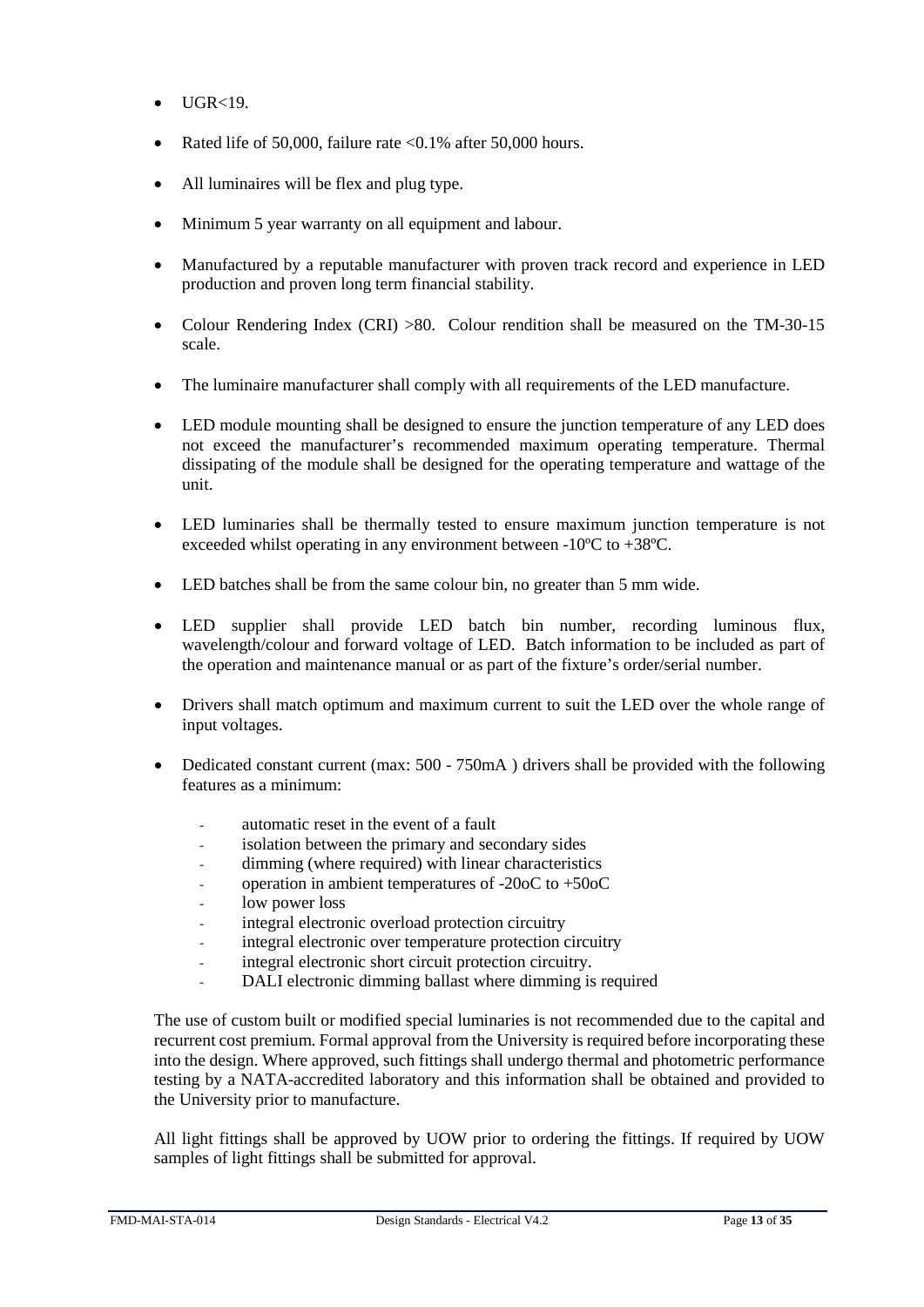## **Lamp Colour Temperature**

Unless otherwise specified by UOW:

- In Teaching, laboratory and office areas, a colour temperature of 4000K is to be provided.
- In retail and entertainment areas, a colour temperature of 3000 K is to be considered and is subject to client approval.
- For external lighting, the colour temperature shall be consistent with similar fittings used elsewhere on the campus. Where facades are being illuminated, consideration shall be given to the colour of the façade when selecting the colour temperature.

## **4.3.8.3 Lighting Design**

Lighting design should comply with the AS1680 and Section J of the BCA. Calculations indicating compliance with AS1680 and Section J of the BCA for all the areas/rooms of the building shall be submitted to the University.These shall include as a minimum the average lux levels and the lighting power density.

Unified Glare Rating shall not exceed the maximum values specified in the AS/NZS 1680 for each specific area/room and in no case shall the UGR be higher than 19.

Specialist lighting shall be provided to areas such as lecture theatres, teaching areas and laboratories.

Where decorative or feature lighting is required, light fittings shall compliment the interior design.

Maintenance considerations shall be incorporated into the lighting design: The design shall minimise the number of different fitting types and approval shall be sought where a lift or scaffolding is required for maintenance purposes.

| Design parameter    | Calculation requirement                            |  |  |
|---------------------|----------------------------------------------------|--|--|
| Reflection factors  | White ceilings: 70% (use an appropriate lower      |  |  |
|                     | figure for darker ceiling).                        |  |  |
|                     | Walls: 50%                                         |  |  |
|                     | 15% (carpet), 20% (tiles and<br>Carpeted Floors    |  |  |
|                     | concrete)                                          |  |  |
| Work plane height   | Desks: $0.75m$                                     |  |  |
|                     | Benches: 0.9m                                      |  |  |
|                     | Circulation areas: Floor level                     |  |  |
|                     | Other areas: as defined by the relevant Australian |  |  |
|                     | Standard or appropriate for the space use.         |  |  |
| Effective work area | 0.5m from walls for enclosed spaces                |  |  |
| Light loss factor   | 0.8                                                |  |  |

## **4.3.8.4 Lighting Controls**

#### *Lecture Theatres & Teaching spaces*

Lighting to be DALI controlled via a Dynalite control system and shall be interfaced to the AV system. Appropriate dimming/switching/scenes to be provided in lecture/teaching spaces to ensure that projection images are not compromised by stray light, while maintaining appropriate illumination levels to the student areas.

#### *Offices, store rooms and cleaner's rooms*

Lighting in office areas and meeting rooms shall be controlled by occupancy sensing devices.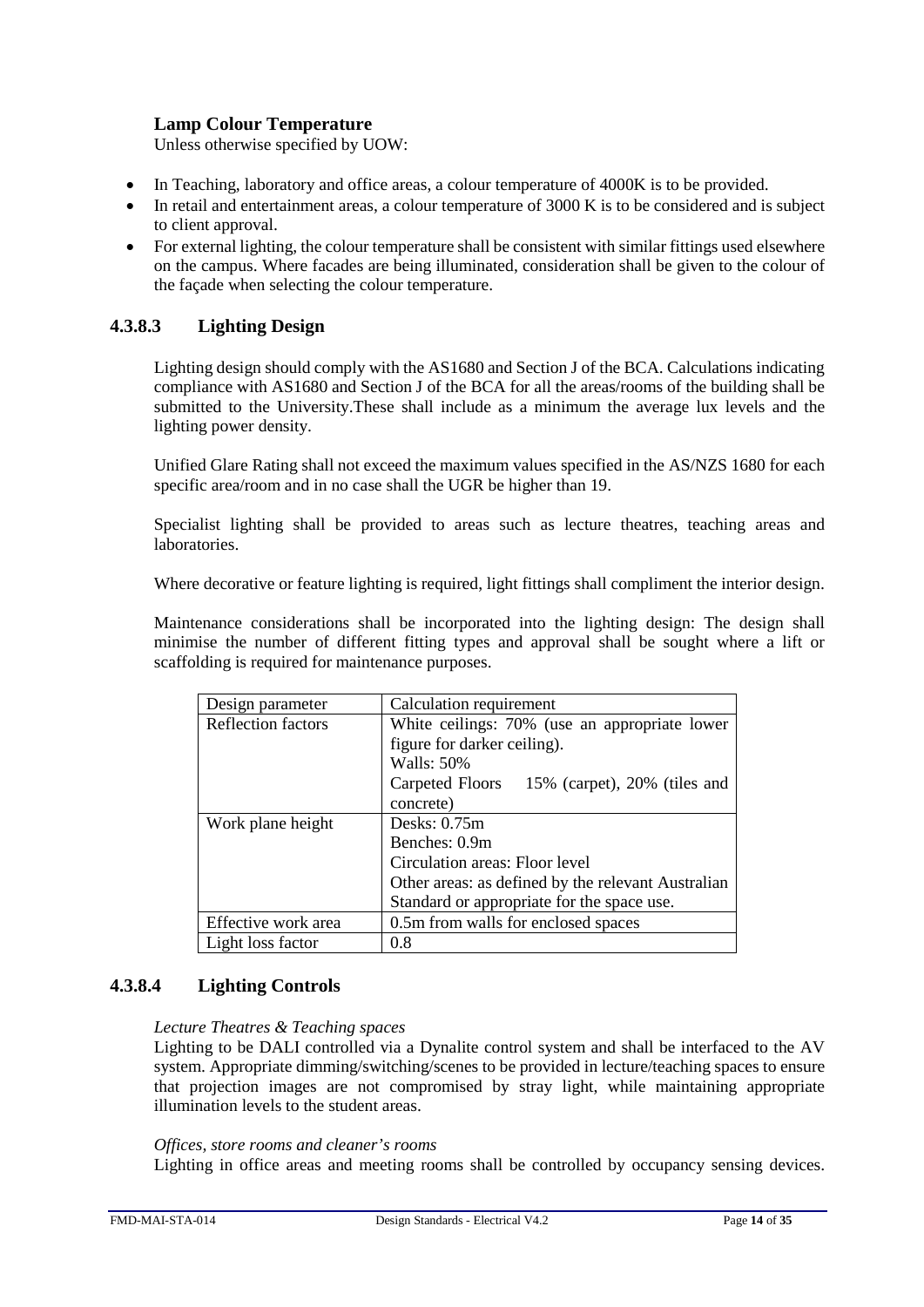Sensors shall incorporate dual technology (PIR & Microphonic) to automatically turn the lights off when areas are unoccupied.

PIR sensors shall be installed in store rooms and cleaners' rooms.

Individual rooms with occupancy sensors shall be configured with local manual switches capable of overriding OFF the occupancy sensors so lights are either off or controlled by the sensor. All the sensors shall be adjusted and commissioned so that the sensitivity and time settings of each sensor are adequate for each area.

*Laboratories and plant rooms* Lighting in shall be locally switched.

#### *Dimming*

Where dimming is functionally required to foyers, meeting rooms, lecture theatres and teaching space, DALI protocols shall be used.

#### *Circulation spaces*

Lighting to be controlled via the BMS with 24 hour security lighting provided at intervals sufficient to allow for the safe movement through the space.

#### *Stairwells and toilets*

Lighting to incorporate presence sensors, and to dim down (e.g. to 10%) light output when the space is unoccupied.

#### *Façade lighting*

To be controlled via the BMS system. Lights to be turned on at dusk and off at a designated time during the evening.

#### *External circulation lighting*

To be controlled via the BMS system. Lights to be turned on at dusk and off at dawn.

## **4.3.8.5 Submissions**

The following documentation shall be submitted to the University for each Luminaire Type:

- A test report from a NATA accredited laboratory that evidences the LCP and power factor testing and results. Alternatively, a print out (screenshot) of the equipment's LCP as listed on the Lighting Council of Australia's website of registered products under the Solid State Lighting (SSL) Quality Scheme. This report shall include brand and model of the equipment.
- An IES LM 80-08 test report issued by a laboratory accredited by NATA.
- Evidence of the laboratory's accreditation with NATA including the name of the laboratory and showing that the laboratory is accredited to test against IES LM-80-08.
- An IES TM-21-11 test report using the results from the LM-80-08 report. This report is usually included as an appendix or section of the LM-80-08 report.
- A declaration from the lamp or luminaire manufacturer and/or a test report that states:
	- The brand and model of the lamp/luminaire and the brand and model of all the LED chips used in it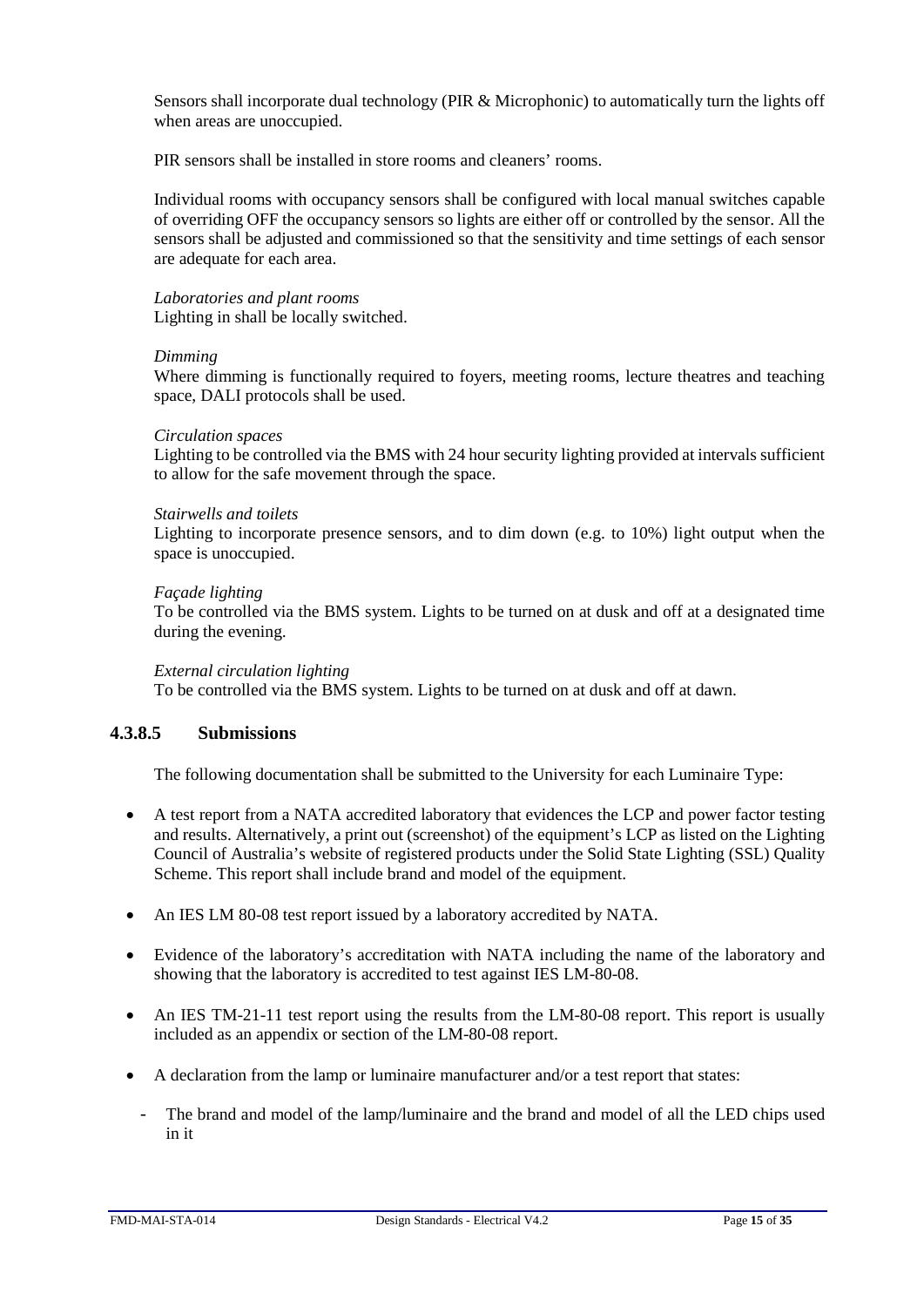- The in situ case temperature and the in situ drive current of the LED chip in the product when it is installed in the lamp/luminaire and operating normally
- A Certificate of suitability issued by NSW Fair Trading or another certification body listed as a REAS. Alternatively, a JAS-ANZ endorsed Certificate of Suitability that complies with JAS-ANZ's Policy 06/13 – Certification of Non-Declared Articles classified as Emerging Lighting Technologies in the ESS.
- An ACMA (Australian Communication and Media Authority) Declaration of Conformity for compliance with electrical safety and EMC regulations.

Lighting designers (including contractors where appropriate) shall undertake full lighting calculations using either AGI 32 or DIALux software and submit complete report comprising:

- Project details<br>- Summary of re
- Summary of results
- Confirmation of code compliance<br>- Native calculation files
- Native calculation files
- PDF printouts all calculations<br>- Manufacturer confirmation of
- Manufacturer confirmation of compliance with L80/B10 criteria.
- Average lux levels for each room/area
- Lighting power density for each room/area
- UGR

## **4.3.8.6 Circuiting**

For rooms that require eight or more individual light fittings, a control strategy shall be adopted that enables 50% of the lighting to be switched to maintain desired light levels.

The lighting in public areas such as stairs, corridors, and foyers shall be time scheduled through the BMCS and operated by either an after-hours button or passive infra-red motion detector(s). DB mounted, access restricted, auto-off-manual switches shall be provided to override the BMCS.

In circulation areas and toilets security lighting shall be provided. Security lighting shall be installed in accordance with the objectives of the Security Master Plan for security lighting. The location of fittings shall be selected to meet or exceed the minimum illumination levels, to ensure the correct operation of the CCTV system and to reduce perceive security risks. All security lighting shall be connected to a security designated circuit and controlled by the BMCS. A local key operated switch shall be provided to override the BMCS.

Each lighting circuit is to be initially loaded to no more than 67% capacity.

Lighting shall be installed on dedicated circuits and not mixed with general power or permanently connected equipment. Where required, separate contactor control of lighting circuit shall be provided at the DB to switch appropriately zoned lighting circuits.

Connection to luminaries to be by flexible cable and plug top. Plug bases shall be located adjacent to each luminaire and securely fixed to the either the underside of the slab with appropriate sized plugs and screws or on catenary wires in the ceiling space.

The external circulation lights ('lollypop' lights) are circuited using three phase supplies with the phases alternating between every third fitting.

## **4.3.8.7 External Lighting**

External lighting shall be installed to meet minimum illumination levels, provide uniform lighting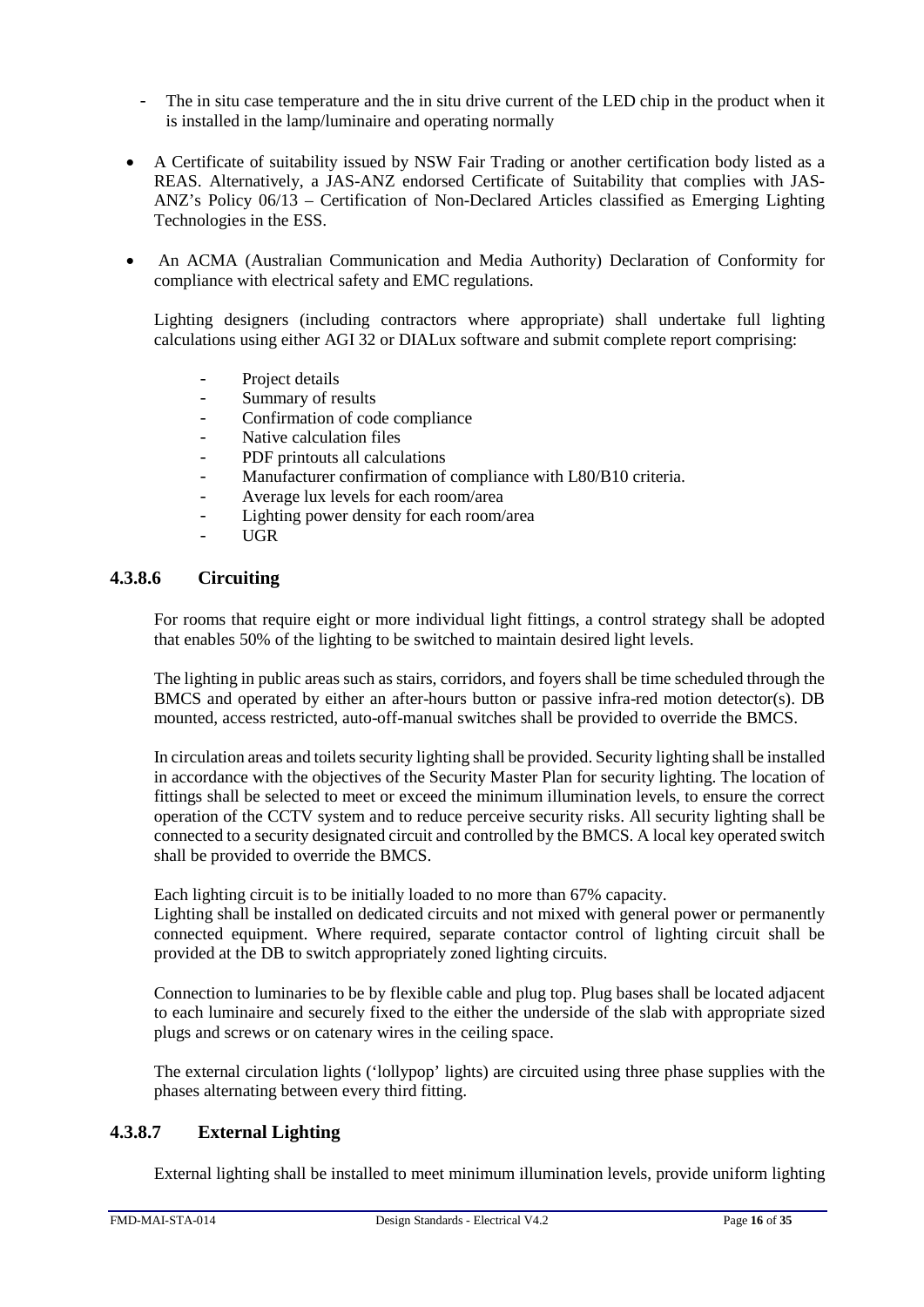on walkways and stairs and to reduce the likelihood of accidents in areas where external risks may occur.

External light fittings shall be designed to avoid light being directed upwards.

All underground external lighting cabling shall be sized for voltage drop and future load growth on the circuit (50%).

External lighting to colonnades, footbridges, entrances, etc. shall be controlled by a photo-electric device with day omitting "time" switch with provisions to interconnect to the BMCS for time scheduling.

Manual/off/auto override switches shall be provided for both BMCS and photoelectric controls, installed in a suitably locked IP67 stainless steel enclosure.

External lighting shall comply with the recommendations of CIBSE LG6, AS 4282, shall be low in copper content and be highly resistant to salt air.

## **4.3.8.8 Emergency and Exit Lighting**

Emergency and exit lighting shall be a Legrand Axiom self-contained computer monitored wireless system with automatic testing facilities. The system shall be designed with a minimum operational time of not less than 2 hours in accordance with A.S. 2293. The exit and emergency lighting system shall be designed, installed and commissioned in accordance to the manufactures recommendation and this specification. The system shall allow for remote access by both the UOW and the external contractor engaged by UOW to undertake regular testing.

The wireless axiom Legrand system comprises single point luminaries, each fitted with an internal micro processer and commutations system communicating through an Arial connected from a selfcontained supervising controlled unit. The system shall be connected through a dedicated LAN System. Supply and install a terminal server and area controllers including all associated hardware and equipment required for a fully functioning and complete computer monitored exit and emergency lighting system.

Supply and install all required equipment including but not limited to satellite devices and power packs.

All fittings shall be Legrand.

#### <span id="page-16-0"></span>**4.3.9 Interfaces**

The following equipment and work will be supplied and/or carried out by other Trades/Authorities as follows:

| <b>Work by Electrical Installer</b>     |                                         | Work By |                                          |
|-----------------------------------------|-----------------------------------------|---------|------------------------------------------|
| in Connection with the Supply Authority |                                         |         | <b>Supply Authority/Energy Retailer</b>  |
|                                         | Application for meters                  |         | Provision of Supply Authority/Energy     |
|                                         |                                         |         | Retailer meter.                          |
| in Connection with Mechanical Services  |                                         |         | <b>Mechanical Services Installer</b>     |
|                                         | Supply and installation of sub-mains to | ■       | Supply and installation of Mechanical    |
|                                         | the Mechanical Services Switchboard     |         | Services Switchboards, complete with     |
|                                         |                                         |         | suitable lugs, gland plates, connectors, |
|                                         |                                         |         | isolators.                               |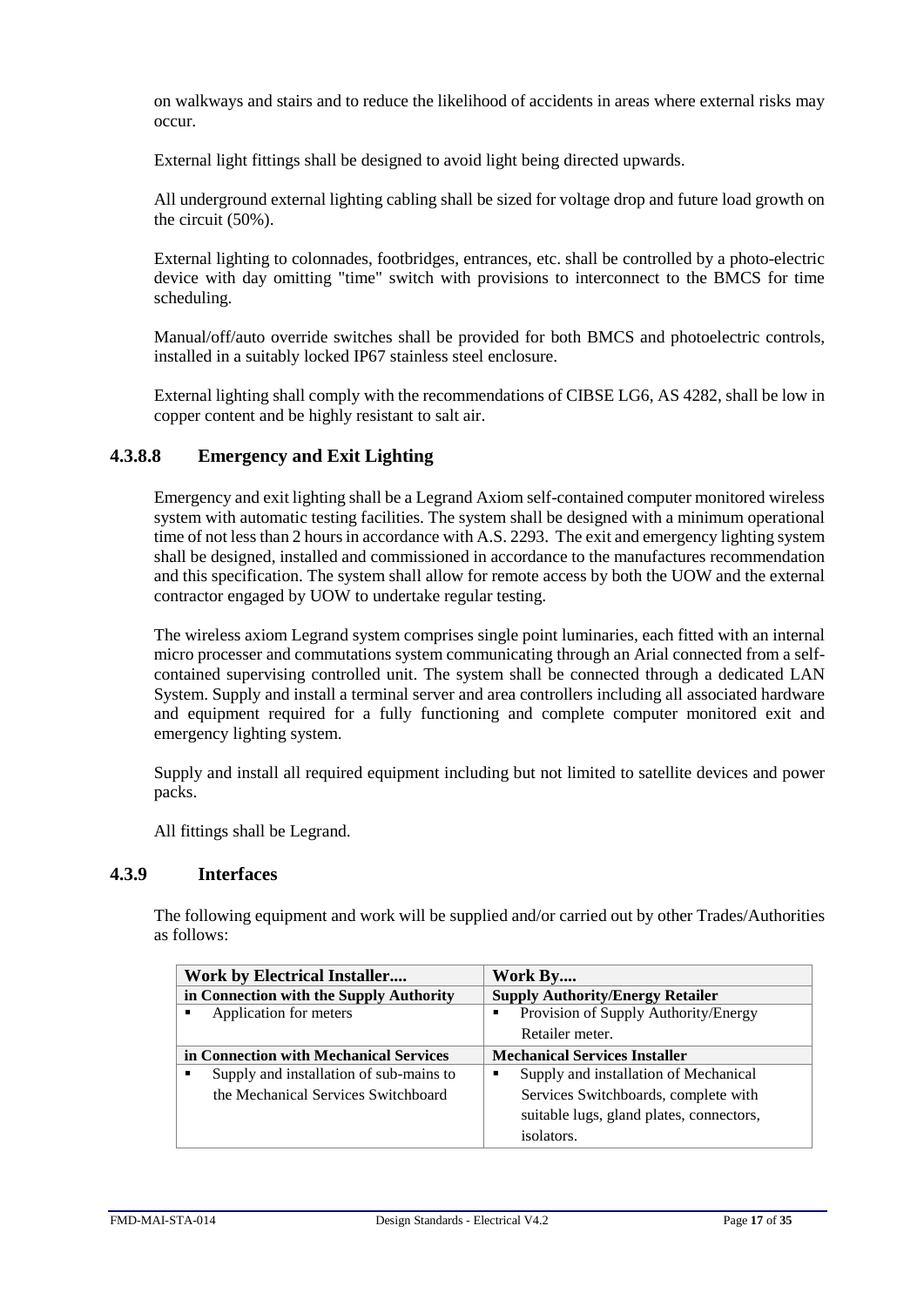| п | Supply and installation of GPOs for<br>distributed fan coil units | ٠ | Supply and installation of air conditioning<br>equipment. |
|---|-------------------------------------------------------------------|---|-----------------------------------------------------------|
|   |                                                                   |   |                                                           |
| ٠ | All cables to be dressed, prepared and<br>terminated.             |   |                                                           |
| ٠ | BMCS interface cabling and connection                             | ٠ | BMCS panels and associated terminals                      |
|   | of cabling to BMCS panel                                          |   |                                                           |
|   | in Connection with Lift Services                                  |   | <b>Lit Services Installer</b>                             |
|   | Provide supply to the lift services                               |   | Supply and installation of lift switchboards              |
|   | switchboards.                                                     |   | and panels complete with suitable lugs,                   |
|   |                                                                   |   | gland plates, connectors, isolators etc.                  |
| ٠ | Dress and prepare all cables for                                  | ٠ | Final connection of power supplies to the lift            |
|   | termination and terminated as indicated                           |   | switchboards.                                             |
|   | on the drawings.                                                  |   |                                                           |
| ٠ | Provide telephone cabling to Local                                | ٠ | Connection to telephone Local Distributor                 |
|   | Distributor box adjacent to the Lift Motor                        |   | panel from the lift machine control panels.               |
|   | panels and terminate the cables at each                           |   |                                                           |
|   | end.                                                              |   |                                                           |
|   |                                                                   |   |                                                           |
|   | in Connection with Hydraulic Services                             |   | <b>Hydraulic Services Installer</b>                       |
| ٠ | Provide supply to hydraulic services                              |   | Supply and installation of hydraulic services             |
|   | equipment.                                                        |   | equipment complete with suitable lugs, gland              |
|   |                                                                   |   | plates, connectors, isolators etc.                        |
| ٠ | All cables to be dressed, prepared and                            |   |                                                           |
|   | terminated.                                                       |   |                                                           |
|   | in Connection with the Ceilings                                   |   | <b>Ceiling Installer</b>                                  |
| ٠ | Set out all required penetrations in                              | Ξ | Cut-outs and trimming of openings for light               |
|   | ceilings for Electrical Services (lights,                         |   | fittings.                                                 |
|   | exit and emergency lights etc.).                                  | ٠ | Removal and replacement of ceiling tiles.                 |
|   |                                                                   | ٠ | Openings in plasterboard ceilings and ceiling             |
|   |                                                                   |   | tiles.                                                    |
|   |                                                                   | ٠ | Co-ordination of penetrations.                            |
|   | in Connection with the Doors                                      |   | <b>Door Installer</b>                                     |
| ٠ | Set out all required penetrations in doors                        | ٠ | Cut-outs in doors and trimming of openings                |
|   | for Electrical Services.                                          |   | for electric locks and security sensors                   |
|   |                                                                   |   | provided as part of Electrical Services                   |
|   |                                                                   |   | Works.                                                    |
| ٠ | Supply of electric locks and all cabling                          | ٠ | Installation of electric locks supplied                   |
|   | works.                                                            |   | Electrical Works.                                         |
|   | in Connection with Building Works                                 |   | <b>Builders Works</b>                                     |
| ٠ | Supply and install all lifting beams,                             | ٠ | Services trenches; excavation and                         |
|   | building structure for securing electrical                        |   | backfilling.                                              |
|   | components.                                                       | ٠ | All chasing, coring, cutting and making                   |
| ٠ | Supply and install all platforms and                              |   | good.                                                     |
|   | walkways required for maintenance to                              | ٠ | Access doors and hatches for maintenance.                 |
|   | equipment. Shop drawings indicating                               | ٠ | Bases and plinths for equipment.                          |
|   | size and location to be provided Electrical                       |   |                                                           |
|   | Works.                                                            |   |                                                           |
| ٠ | Seal all fire rated penetrations using a                          |   |                                                           |
|   | system to AS4072.1.                                               |   |                                                           |
| ٠ | Seal all non-fire rated penetrations around                       |   |                                                           |
|   | conduits and sleeves. Seal around cables                          |   |                                                           |
|   |                                                                   |   |                                                           |
|   | within sleeves. If the building element is                        |   |                                                           |
|   | acoustic rated, maintain the rating.                              |   |                                                           |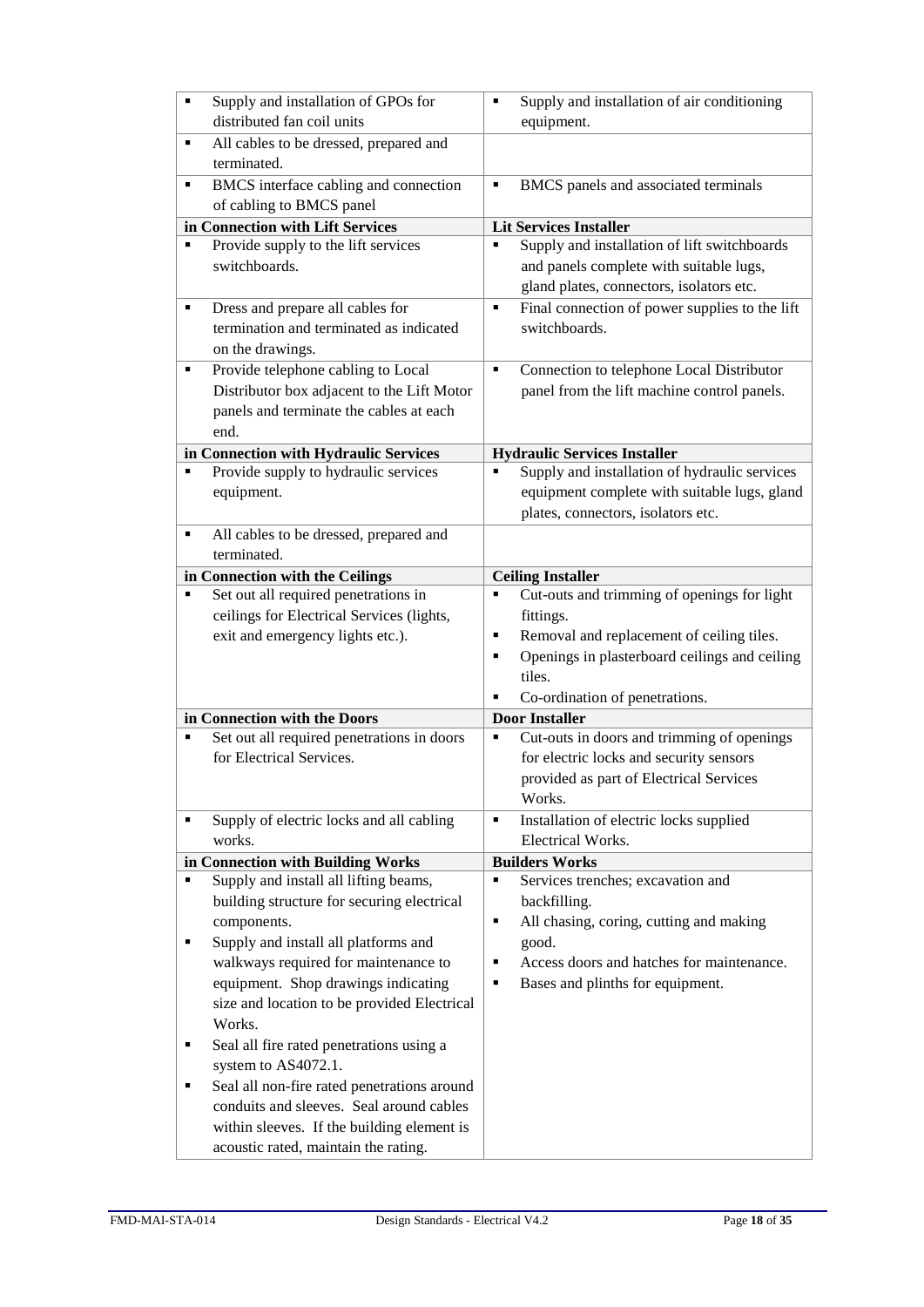| Undertake all coring, cutting and making |  |  |
|------------------------------------------|--|--|
| good, subject to approval from the       |  |  |
| Structural Engineer.                     |  |  |
| Undertake all placing, casting in and    |  |  |
| protection of conduct sleeves and        |  |  |
| conduits.                                |  |  |
| THE T.C.TH                               |  |  |

*Table 4.5 – Interface Table*

## <span id="page-18-0"></span>**4.3.10 Lightning Protection**

For all new buildings undertake a risk assessment of the impact of a lightning strike to the building in accordance with AS 1768.

Once this is undertaken, seek direction from the University with regards to the provision of a lightning protection system. Where such a system is to be installed, it shall be done son in accordance with the requirements of AS 1768.

## <span id="page-18-1"></span>**4.3.11 Solar Photovoltaic (PV) Cells**

The inclusion of a solar PV system shall be considered on each new building project.

The building, structure and roof shall be designed to ensure that the building and roof structural integrity are able to support the installation of solar PV systems (including wind loads) on all the roof area and to comply with all relevant regulations including (but not limited to) AS/NZS 1170.2 - Structural Design Actions - Wind Actions.

The following factors shall also be integrated as part of the building design:

- Roof access, pitch and orientation shall be designed to maximise the sunlight gains of a future solar PV system
- Roof type and material shall allow the installation of a solar PV mounting system without the need for roof penetrations
- Objects on the roof (ventilation, air conditioning equipment etc.) shall be considered to be consolidated and located on the south side of the roof, far away from the centre of the roof and close to roof edge in order to maximise the roof space available and to minimise shading.
- The possible inverter location, cabling, connection to main switch board/distribution board, raisers, spare CB's and availability of spare capacity in the electrical board for the connection of a solar PV system shall be considered as part of the building design.

Feedback from UOW shall be requested at the design stage to:

- Provide input on the building and roof design
- Provide input about the requirements of a solar PV system to be potentially installed as part of the project

Where any of these requirements cannot be met then these matters shall be brought to the attention of UOW.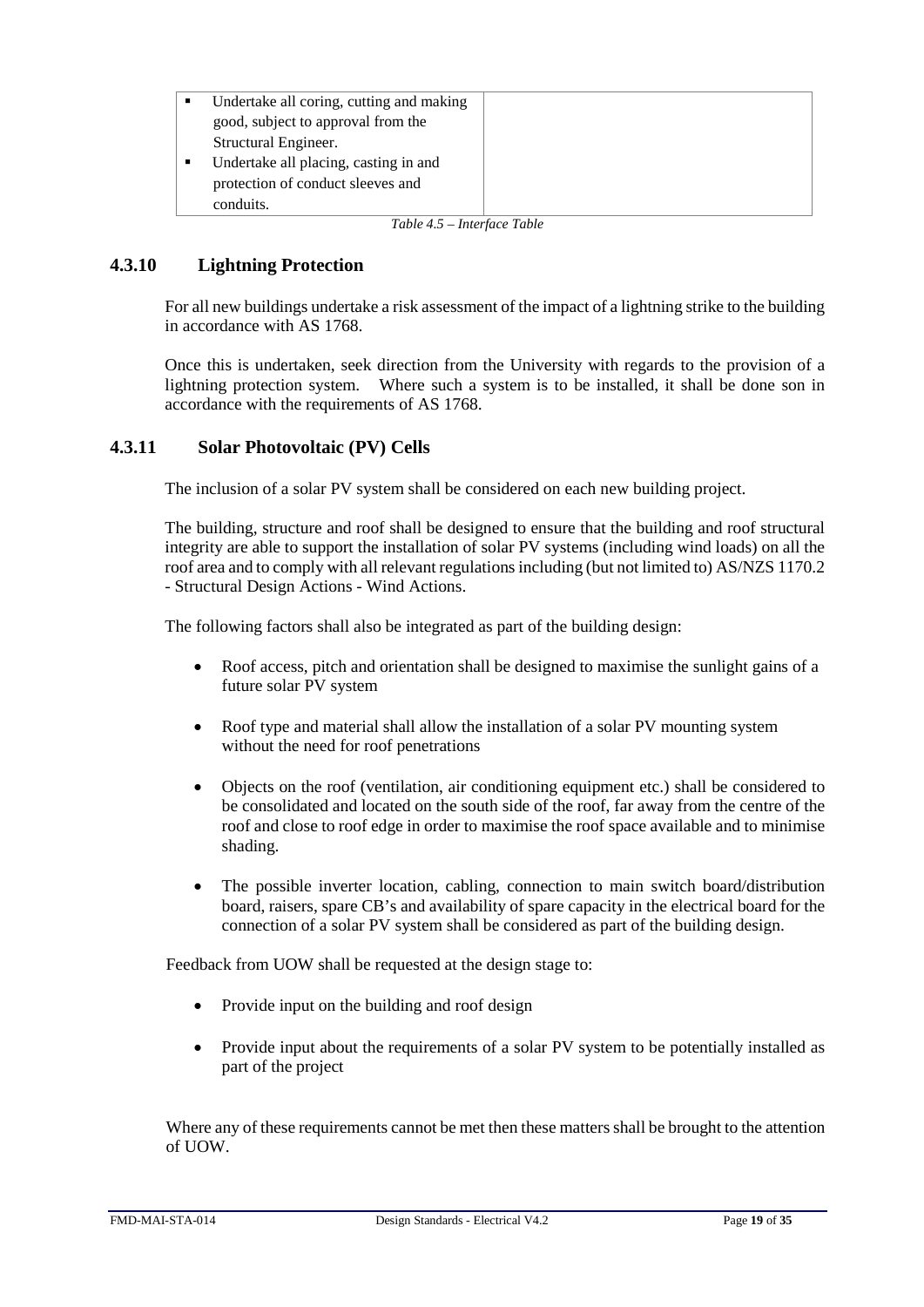## <span id="page-19-0"></span>**4.3.12 Motorised windows**

The demarcation of works for motorised windows shall be as follows:



Systems that are based in the reticulation of 240V power through window frames are not acceptable. Ensure that the appropriate specification for the window controller nominates that the low voltage supplies to each set of windows is separately protected.

The control panel shall have the facility for local override of the BMS to control the lighting.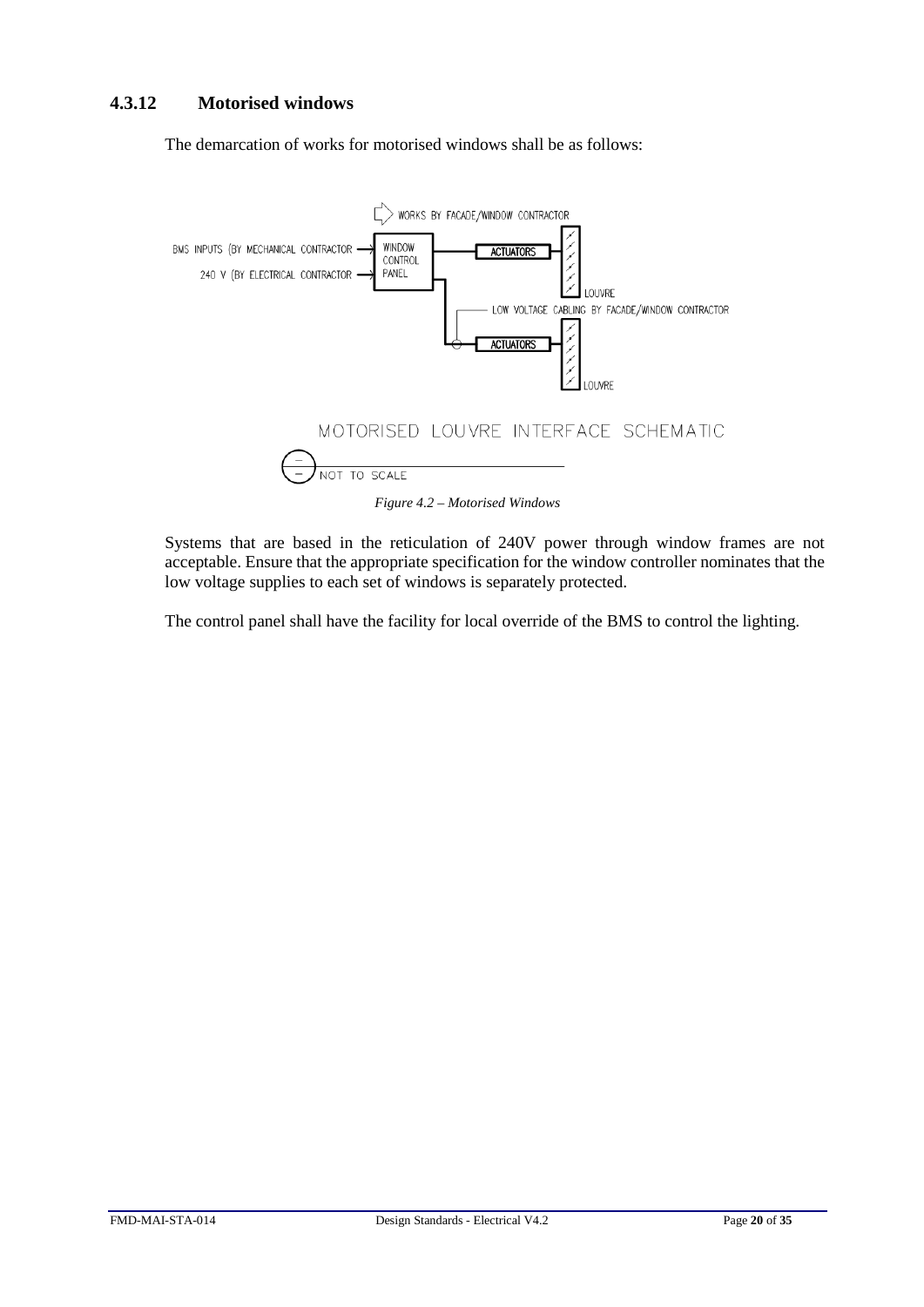## <span id="page-20-0"></span>**4.4 STANDARDS**

The design shall comply with the latest versions of all relevant codes and standards in force at the time of specification. Where the designer considers a standard to be inappropriate to the circumstances, the designer shall advise the principal and seek direction. Table 4.3 below contains a list of the relevant codes and standards.

| <b>Issuing Body</b> | <b>Document Number</b>   | <b>Title</b>                                                                                                                          |
|---------------------|--------------------------|---------------------------------------------------------------------------------------------------------------------------------------|
| AUSTEL              | <b>AUSTEL</b>            | Australian Telecommunication Authority requirements                                                                                   |
| <b>BCA</b>          | <b>BCA</b>               | Building Code of Australia requirements                                                                                               |
| Standards Australia | <b>AS/NZS CISPR 14.1</b> | Electromagnetic compatibility - Requirement for<br>household appliance, electric tools and similar<br>apparatus - Emission            |
| Standards Australia | AS/NZS CISPR 15          | Limits and methods of measurement of radio<br>disturbance characteristics of electrical lighting and<br>similar equipment             |
| Standards Australia | AS/ACIF S009             | Installation requirements for customer cabling                                                                                        |
| Standards Australia | <b>AS/NZS 1125</b>       | Conductors in insulated electric cables and flexible<br>cords                                                                         |
| Standards Australia | <b>AS/NZS 1158</b>       | Road lighting                                                                                                                         |
| Standards Australia | AS 1170.4                | Earthquake loads                                                                                                                      |
| Standards Australia | AS 1345                  | Identification of the contents of pipes, conduits and<br>ducts                                                                        |
| Standards Australia | AS 1367                  | Coaxial cabling systems for the distribution of analogue<br>television and sound signals in single and multiple unit<br>installations |
| Standards Australia | AS 1418                  | Cranes (including hoists and winches)                                                                                                 |
| Standards Australia | AS 1680 series           | Interior lighting                                                                                                                     |
| Standards Australia | AS 1768                  | Lightning protection                                                                                                                  |
| Standards Australia | AS 1882                  | Earth and bonding clamps                                                                                                              |
| Standards Australia | AS 1939                  | Degrees of protection provided by enclosures for<br>electrical equipment.                                                             |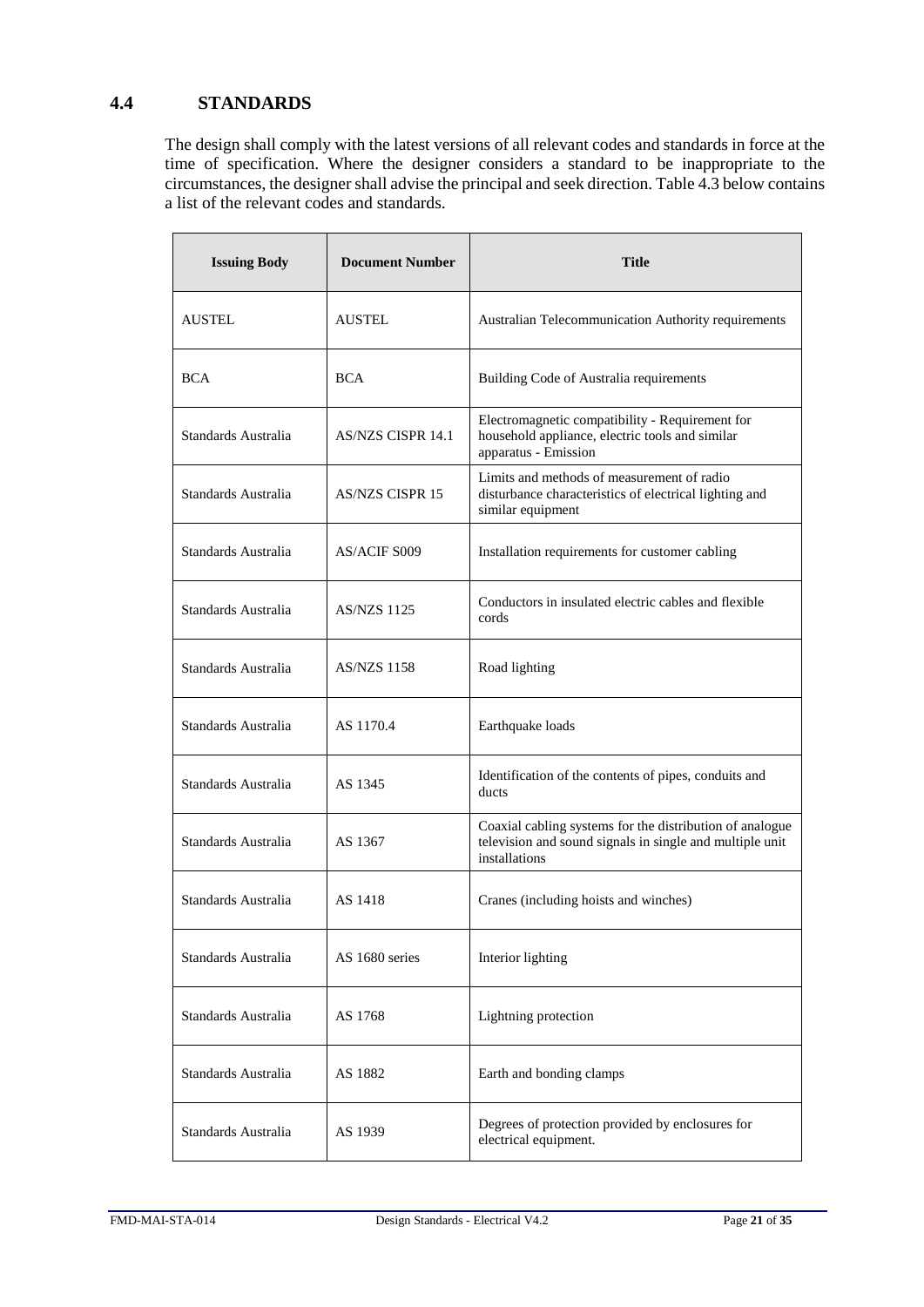| <b>Issuing Body</b> | <b>Document Number</b> | <b>Title</b>                                                                                                        |
|---------------------|------------------------|---------------------------------------------------------------------------------------------------------------------|
| Standards Australia | AS 2053 series         | Conduits and fittings for electrical installations                                                                  |
| Standards Australia | AS 2293                | Emergency evacuation lighting for buildings                                                                         |
| Standards Australia | AS 2700                | Colour standards for general purpose                                                                                |
| Standards Australia | AS 2946                | Suspended ceilings, recessed luminaries and air<br>diffusers - Interface requirements for physical<br>compatibility |
| Standards Australia | <b>AS/NZS 3000</b>     | <b>Wiring Rules</b>                                                                                                 |
| Standard Australia  | <b>AS/NZS 3003</b>     | Electrical installations - Patient areas                                                                            |
| Standards Australia | AS 3008                | Electrical installations - Selection of cables                                                                      |
| Standards Australia | AS 3080                | Telecommunications installations - Generic cabling for<br>commercial premises                                       |
| Standards Australia | AS 3084                | Telecommunications installations -<br>Telecommunications pathways and spaces for<br>commercial buildings            |
| Standards Australia | AS 3111                | Approval and test specification - Miniature overcurrent<br>circuit breakers.                                        |
| Standards Australia | AS 3112                | Approval and test specification - Plugs and sockets-<br>outlets                                                     |
| Standards Australia | AS 3190                | Approval and test specification - Residual current<br>devices (current-operated earth-leakage devices)              |
| Standards Australia | AS 3191                | Electric flexible cords                                                                                             |
| Standards Australia | AS 614396 series       | Low voltage switchgear and control gear assemblies                                                                  |
| Standards Australia | AS 60947               | Low voltage switchgear and control gear                                                                             |
| Standards Australia | AS 61000 series        | Electromagnetic compatibility (EMC)                                                                                 |
| Standards Australia | AS 4282                | Control of the obtrusive effects of outdoor lighting                                                                |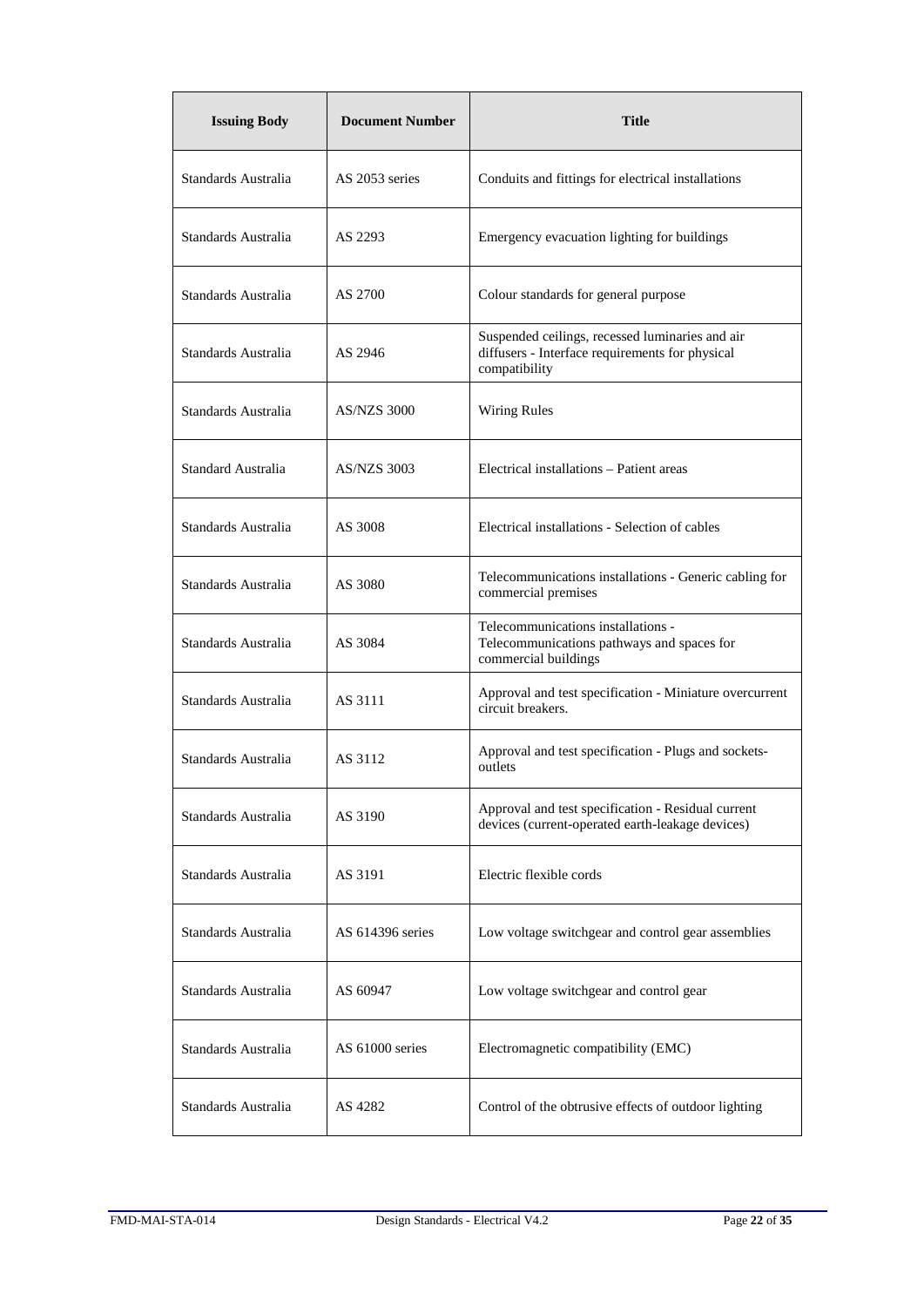| <b>Issuing Body</b> | <b>Document Number</b> | <b>Title</b>                                                                                                                           |
|---------------------|------------------------|----------------------------------------------------------------------------------------------------------------------------------------|
| Standards Australia | AS/NZS 5000.1          | Electric cables - Polymeric insulated - For working<br>voltages up to and including $0.6/1$ (1.2) kV                                   |
| Standards Australia | AS 60269.2.0           | Low-voltage fuses - supplementary requirements for<br>fuses for use by authorized persons (fuses mainly for<br>industrial application) |
| Standards Australia | AS/NZS 60598.1         | Luminaries - General requirements and tests                                                                                            |
| UOW                 | OHS064.9               | WHS Consideration for Design<br>http://staff.uow.edu.au/content/groups/public/@web/@<br>ohs/documents/doc/uow017017.pdf                |

*Table 4.6 - Codes and standards*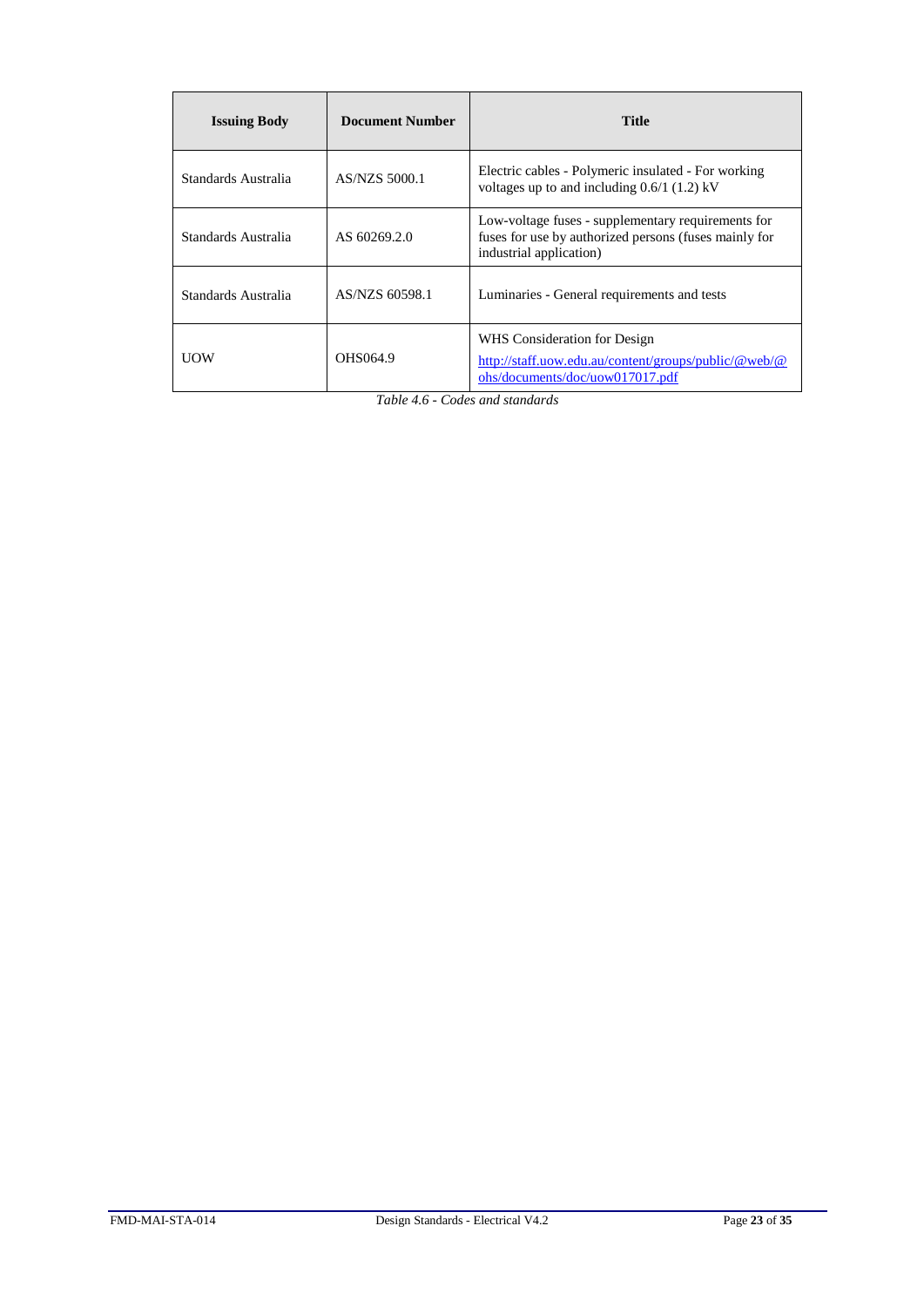## <span id="page-23-0"></span>**4.5 INSTALLATION GUIDELINES**

## <span id="page-23-1"></span>**4.5.1 General**

Where electrical services are installed as part of a large project involving multiple services, the installation shall be scheduled to occur at a logical time during the project. Cable runs should not be installed prior to the location planning of major plant and equipment or the provision of access points for other services.

All redundant cabling and equipment shall be disconnected, removed and made safe. For external works, all rubbish, spoil and excavated material shall be removed and all finished surfaces are to be made good.

## <span id="page-23-2"></span>**4.5.2 Reticulation**

## **4.5.2.1 Sub-Mains**

All sub-mains shall be identified at each end by approved labels fixed to cable sheaths or conduit and identifying the cable size, type and purpose, origin and destination.

The sub-mains shall be installed as one complete run without joints and with adequate air circulation around the cable to avoid overheating unless authorised by the UOW Electrical Works Supervisor. Where bends are necessary, the bend radii shall not exceed the manufacturer's recommended maximum.

Terminations shall be made using propriety type termination lugs where equipment has not been supplied with tunnel termination lugs.

## **4.5.2.2 Final Sub-Circuits**

All cabling installed in accessible roof or false ceiling spaces shall be supported on catenary wire, run in orderly routes. Elsewhere the cabling shall be mechanically protected and enclosed in not less than 20mm diameter conduits or supported by cable trays.

Cabling shall not be supported off the ceiling grid supports.

Wherever possible, the cabling shall be installed so that it can be repaired or renewed without damaging the architectural finishes. The final sub-circuits shall be installed as one complete run without joints and with adequate air circulation around the cable to avoid overheating.

## **4.5.2.3 Conduits and Ladder Trays**

All conduits and ladder trays shall be mechanically secured and concealed wherever possible. Directional changes to straight runs will be achieved through the use of bends, risers and curves supplied by the conduit or cable tray manufacturer.

Conduits that may be exposed to damage shall be rigid steel unless installed on structural elements that are subject to movement, where flexible steel shall be used.

Where external conduits will be exposed to harsh environmental conditions close to seawater, HDPE shall be used.

Ladder trays shall be supported by steel brackets and be free of sharp corners and edges. Where new cable trays are installed, a minimum of 30% free capacity shall be provided for future installations.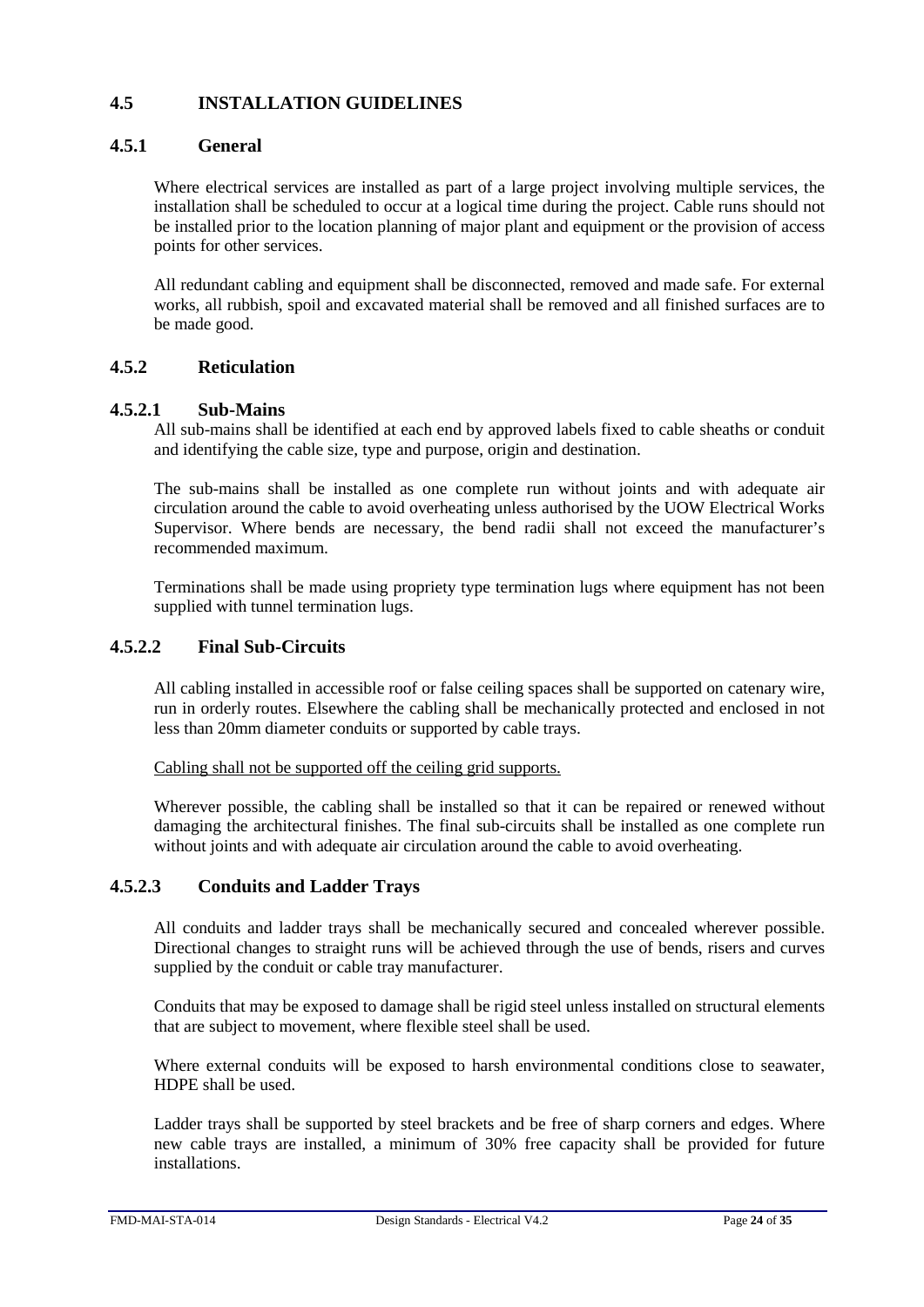Underground conduits shall be minimum size of 50mm diameter and shall be complete with marker tape in accordance with AS/NZS 3000. Before commencing the installation of underground cables, undertake a complete survey of all other in ground services and ensure that the installation is coordinated with these.

All pre-formed pits for electrical services are to be industry standard pits where the pit body is made from concrete and the lid is made from concrete or infill type as appropriate. The pit lid is to marked as "E" or "ELECTRICAL".

The restrictions on of use and application of load-ratings to cabling pits is as follows:

- Load rating for turfed areas, garden spaces and paths used solely for foot traffic. These areas can be fitted with pre-formed pits. Where constructed-in-situ pits are being fitted, the pit lids are to be rated as "Class C" as defined in AS-3996 and be able to sustain a load of 150k Newtons.
- Load rating for roads and vehicular paths. These areas are to be fitted with pit-lids rated as "Class D" as defined in AS-3996 and be able to sustain loads of 210k Newtons. Preformed cabling pits are not to be used in these situations.

Spare conduits shall have a draw wire installed

Trays installed external to a building shall be stainless steel.

## <span id="page-24-0"></span>**4.5.3 Switchboards**

## **4.5.3.1 Switchboard Equipment**

The detailed selection of equipment shall provide fully discrimination. Downstream circuit breakers shall isolate circuits in over current conditions without upstream circuit breakers including HV protection, under voltage or other protection devices affected by the voltage and over current disturbances operating.

Such discrimination shall occur for over current fault conditions from overload through to the maximum three phase bolted fault current at the circuit breaker line side terminals.

| Device                            | Make                    |
|-----------------------------------|-------------------------|
| <b>Miniature Circuit Breakers</b> | NHP Din-T               |
| Moulded Case Circuit Breakers     | NHP - Terasaki          |
| Chassis Panel boards              | NHP - Terasaki          |
| Cabinet Panel boards              | NHP - Terasaki          |
| Contactors                        | NHP Din-T, Sprecher $+$ |
|                                   | Schuh                   |
| Air circuit breakers              | Terasaki TemPower       |

*Table 4.7 – Switchboard Equipment*

## **4.5.3.2 Main Switchboard**

The main switchboard shall be located as close as practical to the point for entry of the consumer mains and shall be provided with full automatic protection.

The main switchboard shall have provision to cater for any known future expansion of the building. Space shall also be provided adjacent to the MSB for future expansion.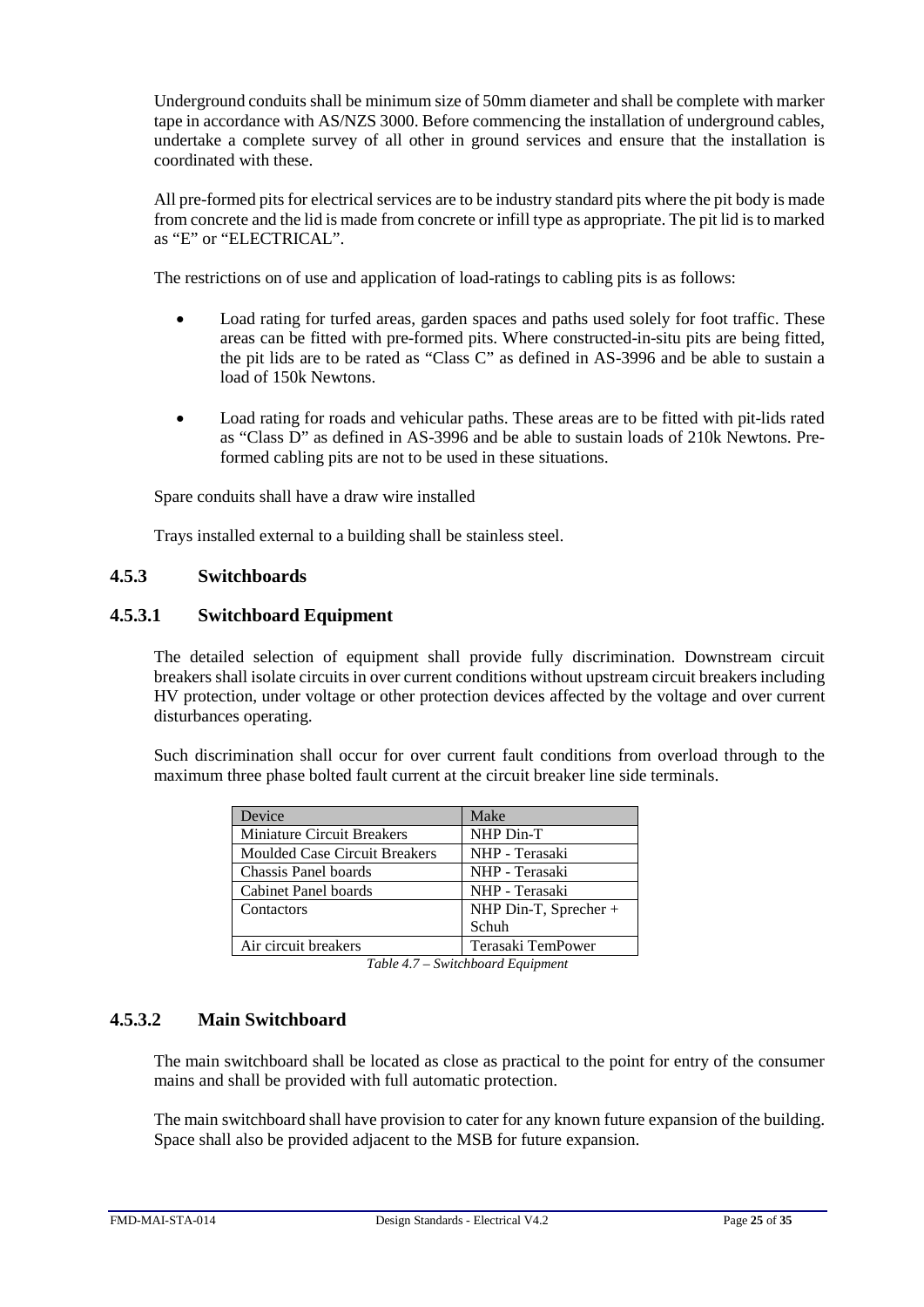The colour of the main switchboard shall be orange No X15. Busbars shall be identified by using colour bounded heat shrink and coloured ties as follows:

- A Phase: Red
- B Phase: White
- C Phase: Blue
- Neutral: Black

Loads shall be balanced on each phase.

Approved MSB manufacturers are as follows:

- Electrical Maintenance and Manufacture (EMM)
- KE Brown
- **Tabulec**

Supply and install a full sized schematic in a glazed frame in the Main Switchboard room

## **4.5.3.3 Distribution Boards (DBs)**

Loads shall be balanced on each phase.

## <span id="page-25-0"></span>**4.5.4 General Power**

## **4.5.4.1 General Purpose Outlets**

General purpose outlets shall be 10A 3 pin with flat earth pin and white in colour, unless instructed otherwise by the client. Special purpose outlets shall be 15A or 20A depending on their purpose.

Special purpose single phase plug sockets shall be as follows:

- ELV DC two flat pin with each pin perpendicular to each other;
- ELV AC two flat pin with each pin parallel to each other;
- LV DC two round pin with flat earth pin;
- Process heating two flat pin with round earth pin.

General purpose and special purpose outlets shall be flush mounted and installed in perimeter and partition walls. Each outlet shall be permanently labelled with a traffolyte label.

## **4.5.4.2 Skirting Duct**

Ducted skirting will be installed throughout. The ducted skirting shall be provided with the following:

- Metal
- 150 mm high x 50 mm deep
- Locking cover cover plates that rest in place are not acceptable
- Equal to Skirtec D15050.

## **4.5.4.3 Motors**

High efficiency motors shall be used in all applications where appropriate. Motor exceeding 0.37kW (0.5HP) shall be three (3) phase, controlled by a contactor and protected by a thermal overload.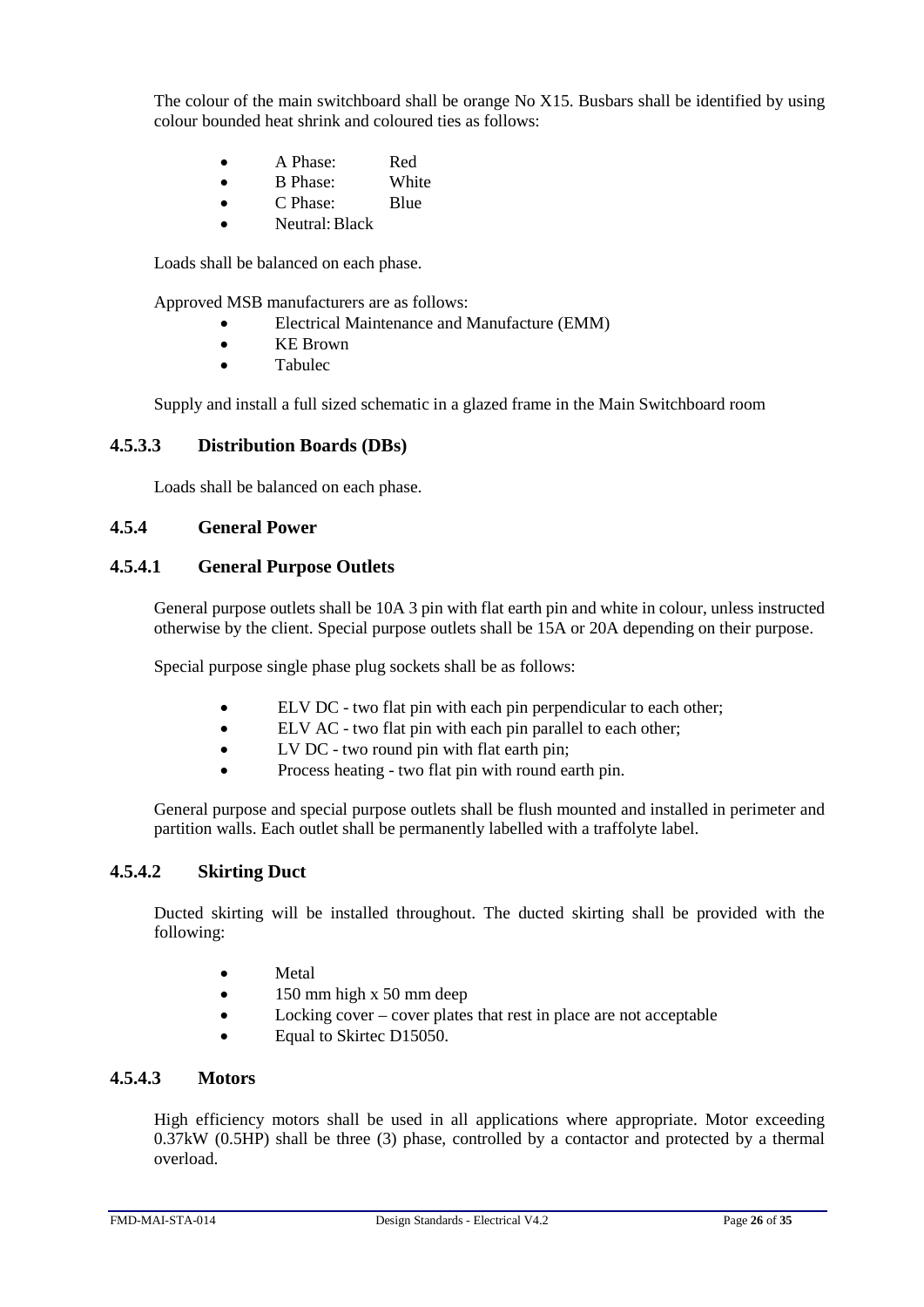Motors for variable speed drives shall be rated such that they will not be loaded more than 83% at maximum rated speed and will not over heat at any speed up to maximum rated speed when driving a load.

All motors shall be fitted with PTC thermistors providing Class 1 protection matched to the motors insulation class and be able to withstand repetitive electrical surges.

## **4.5.4.4 Isolating Switches**

A full current isolating switch shall be provided adjacent to all fixed equipment. For automatically controlled equipment, the isolating switches shall be three position, marked auto/test/off.

Isolating switches shall be lockable for maintenance purposes.

#### **4.5.4.5 Earthing**

Provide:

- Protective earthing in accordance with requirements for MEN system, current AS/NZS 3000 and Service and Installation Rules of NSW, Supply Authority requirements
- Technical/functional earthing systems in accordance with. Where there is a need for a separate technical earthing system, the technical earthing system should satisfy requirements of AS/NZS 3000, AS/ACIF S009 and shall be labelled appropriately. In all other instances, the communications earth terminal (CET), if required, shall be taken from the nearest distribution board on the floor. The comms equipment (and outlets) shall be supplied from this distribution board.
	- Combined earthing systems in accordance with current AS/NZS 3000

Provide M.E.N and earth electrodes at main switchboards

Earth electrodes as required for each earthing system shall be provided, installed and labelled in accordance with the requirements of AS/NZS 3000 and the Supply Authority

All power cable ladder, cable trays and the like shall be continuously earthed. Abutting/overlapping lengths of tray shall be joined by earth straps.

## **4.5.4.6 Floor boxes**

Floor boxes shall be recessed wherever practical, and shall be complete with metal frame and cover. Plastic covers and insets for carpet are not acceptable. Floor boxes shall have a minimum depth of 90mm.

Allow for spatial provisions and conduits are required for power, communications and AV services.

## <span id="page-26-0"></span>**4.5.5 Lighting**

## **4.5.5.1 General Lighting**

Lighting shall be installed on dedicated circuits and not mixed with general power or permanently connected equipment. Where required, separate contactor control of lighting circuit shall be provided at the DB to switch appropriately zoned lighting circuits.

Connection to luminaries to be by flexible cable and plug top. Plug bases shall be located adjacent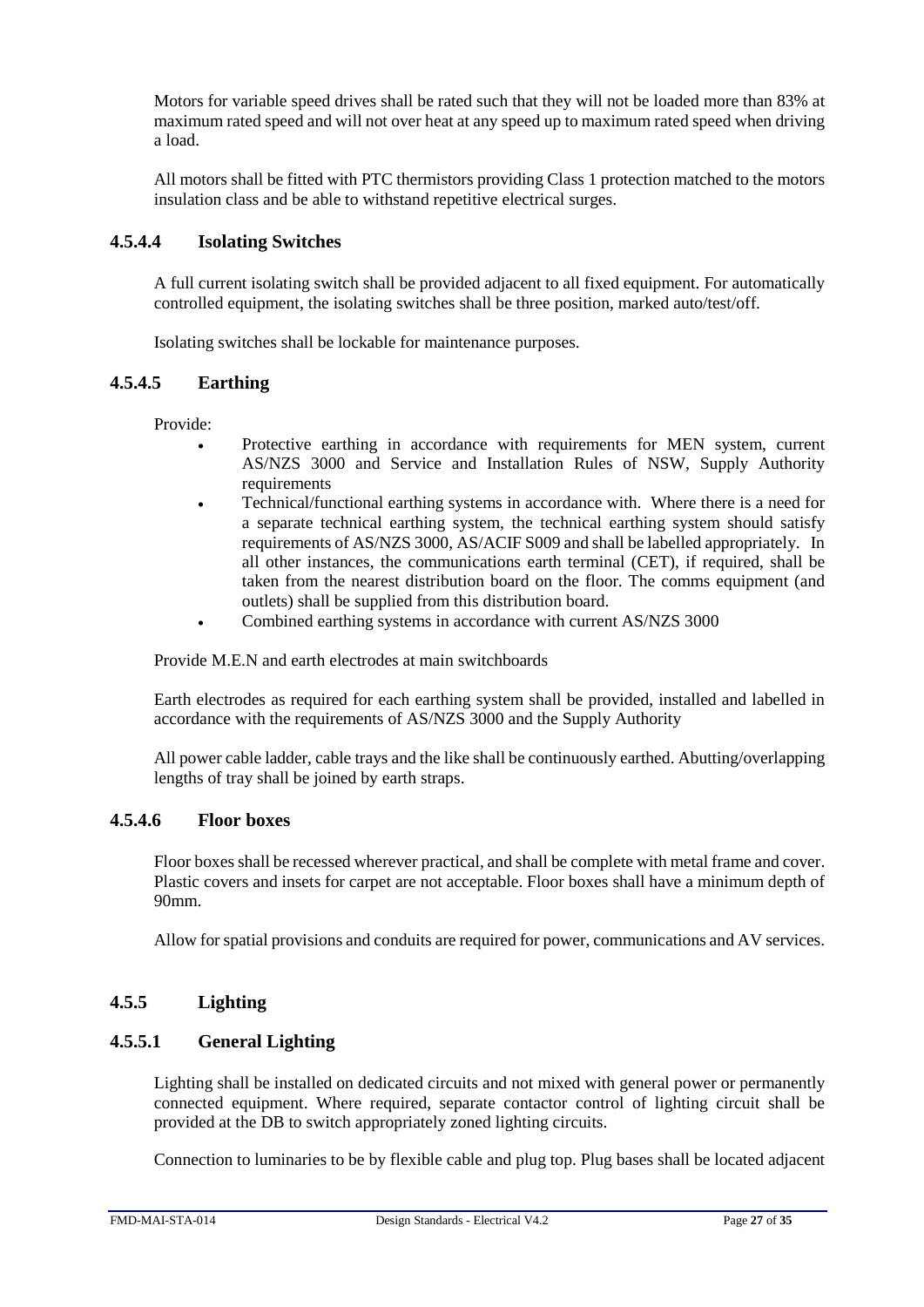to each luminaire and securely fixed to the either the underside of the slab with appropriate sized plugs and screws or on catenary wires in the ceiling space.

## **4.5.5.2 Submissions**

The following submissions are required by the Electrical Contractor at the commencement of the construction for each luminaire:

- A test report from a NATA accredited laboratory that evidences the LCP and power factor testing and results. Alternatively, a print out (screenshot) of the equipment's LCP as listed on the Lighting Council of Australia's website of registered products under the Solid State Lighting (SSL) Quality Scheme. This report shall include brand and model of the equipment.
- An IES LM 80-08 test report issued by a laboratory accredited by NATA.
- Evidence of the laboratory's accreditation with NATA including the name of the laboratory and showing that the laboratory is accredited to test against IES LM-80-08
- An IES TM-21-11 test report using the results from the LM-80-08 report. This report is usually included as an appendix or section of the LM-80-08 report.
- A declaration from the lamp or luminaire manufacturer and/or a test report that states:
	- The brand and model of the lamp/luminaire and the brand and model of all the LED chips used in it
	- The in situ case temperature and the in situ drive current of the LED chip in the product when it is installed in the lamp/luminaire and operating normally
- A Certificate of suitability issued by NSW Fair Trading or another certification body listed as a REAS. Alternatively, a JAS-ANZ endorsed Certificate of Suitability that complies with JAS-ANZ's Policy 06/13 – Certification of Non-Declared Articles classified as Emerging Lighting Technologies in the ESS.
- An ACMA (Australian Communication and Media Authority) Declaration of Conformity for compliance with electrical safety and EMC regulations.

## **4.5.5.3 Exit and Emergency Lighting**

The Exit and Emergency lighting shall be provided to the installation in accordance with the BCA and AS 2293.

Emergency lighting shall also be provided adjacent at the main switchboard and all DBs.

The emergency evacuation lighting monitored system shall have an operating duration not less than 2 hours.

The tender price shall include for the UOW nominated exit and emergency lighting commissioning contractor to commission, provide technical support throughout the warranty period of the system and provide technical assistance both to the contractor in installing and commissioning the system and its communications.

## **Software**

The UOW nominated exit and emergency lighting commissioning contractor shall supply, install, update and commission the latest AEGIS software on the remote maintenance managers PC at the maintenance manager's office. The contractor shall provide electronic plans for corporation into the software graphical user interface. Allow for all software and programing of the system as required.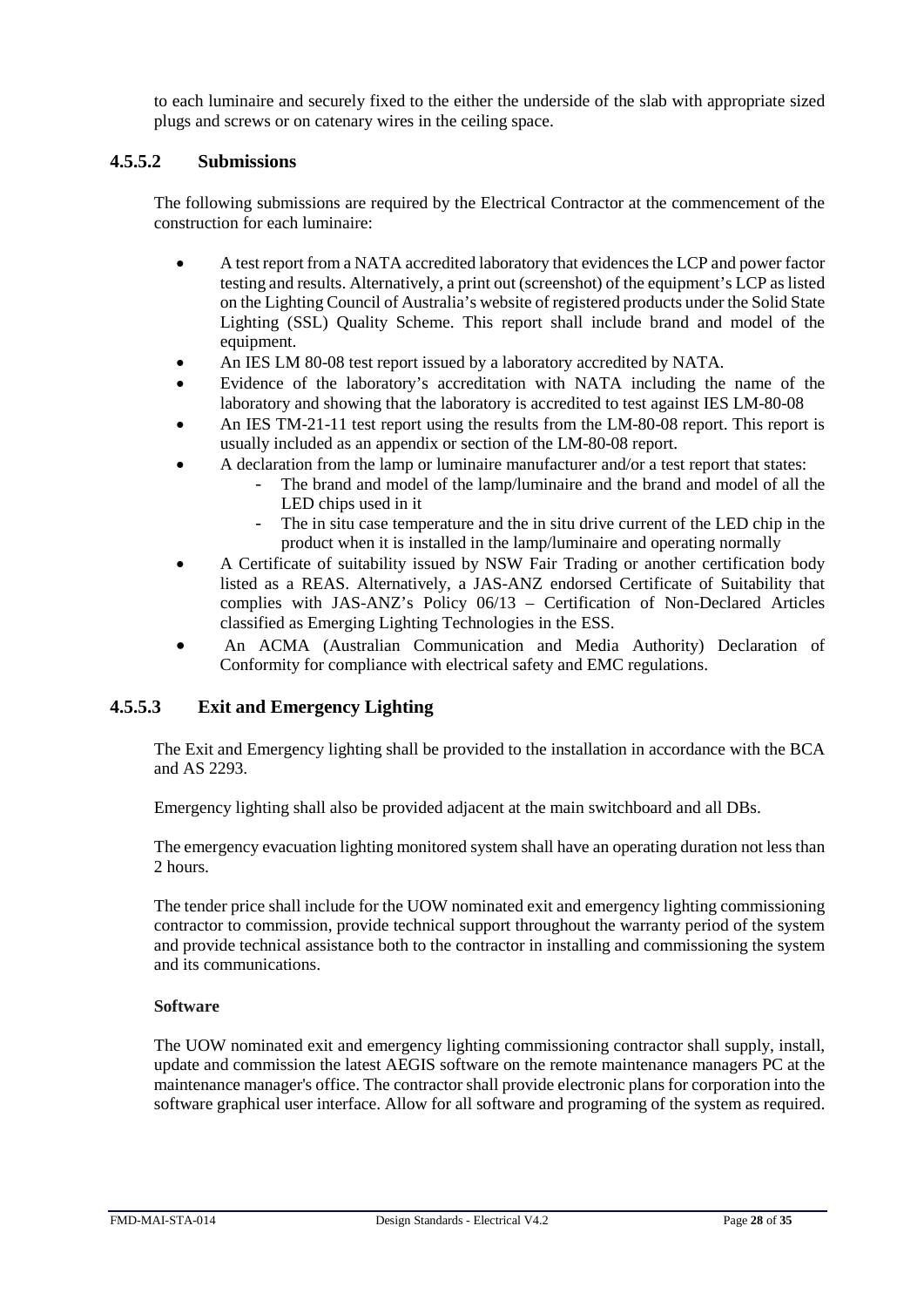#### **Terminal server (Communications Interface Unit)**

Supply and install in conjunction with the UOW nominated exit and emergency lighting commissioning contractor a lantronix UDS 1100 Terminal Server RS232 to TCP/IP to enable remote control and monitoring of the computer monitored system by the maintenance manager. Provide all additional equipment, software, hardware, cabling between devices for a complete functioning installation.

The contractor shall provide a double l0A GPO supplied from a clean 240V AC power supply. Provide a single CAT6 Data outlet and the outlet is to be configured and connected to the dedicated PCS LAN by the university.

#### **Area Controllers**

Supply and install all industrial computer I Microprocessor based area controllers as required to provide a complete functioning installation

A minimum of one (1) Area Controller shall be provided per floor of the building to monitor the computer monitored exit and emergency lights. Additional area controllers shall be provided as required where the number of emergency luminaires exceeds eighty (80).

The first area controller shall be configured as the master building area controller. As such, it shall be installed in the building main communications room and be appropriately interface to the terminal sever (communications interface unit) to provide remote monitoring.

Area controllers shall be connected together via 10 core flat communications cable to Legrand specifications.

#### **Communications Cable**

The Contractor shall supply and install communications cable and connections to the area controllers in each area as specified by the manufacturer of the Legrand axiom wireless system.

Riser cabled shall be run the cable trays or ducts. Where cables run vertically they shall be securely fixed at 1.2 meter intervals to ensure the weight of the cable is distributed evenly along the cable.

Communications cabled used shall have passed the AS/NZS 60950.2000 for electrical impulse and electrical strength test requirements with the latter having a voltage of lSOOV 50 Hz AC RMS between the outer casing and the electrical conductors.

The communications cable used shall comply with the relevant requirements detailed in AS/ACIF 5008 and be correctly terminated at each end.

Typically 10 core flat cabled shall be used between area controllers. All cabled shall be to Legrand specifications and terminated utilizing Legrand cable connectors.

The designer shall minimise the possible incidence of electrical interference by minimizing the incidence of running communications cable alongside high voltage cable and ensuring that each area is fed by only one supply and feeder. Should there be more than one earthing system in the areas, and then the individual earthing system shall be bonded together using a method laid down in AS/NZS 3000.

The installing contractor shall seek advice from the relevant local authorities on the subject of safety standards and compliance with wiring regulations should he have any doubt, prior to installation of the system.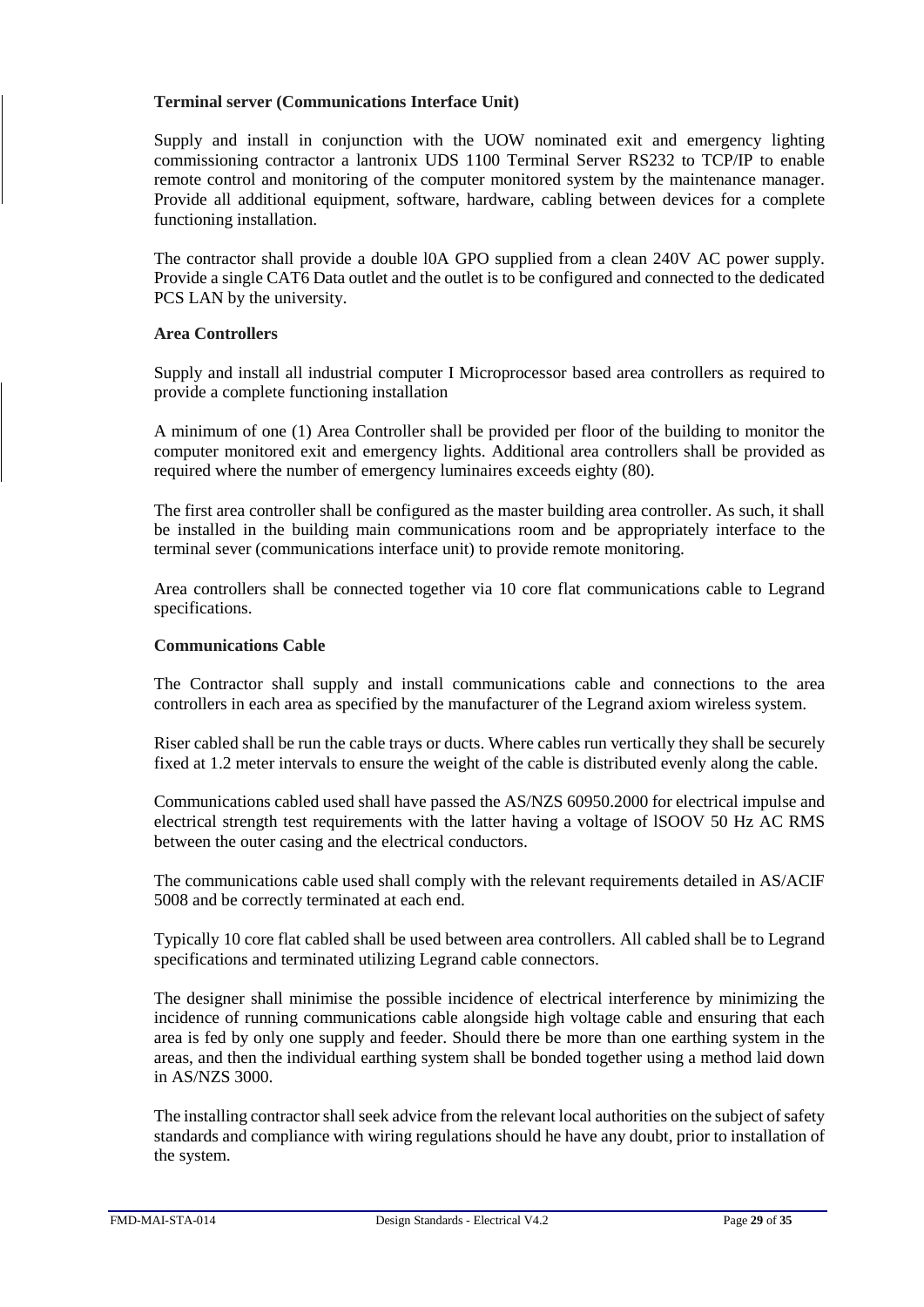#### **Samples**

One sample luminaire and exit sign of each type to be installed in the project shall be submitted to the university's manager (engineering and infrastructure) prior to commencement of the luminaire installation.

#### **Log Book I Database I Acceptance Criteria**

The contractor shall be responsible for correct collection and entry of data into the electronic database and logbook and shall allow for this in the tender price.

The contractor shall allow in the tender price, to obtain certification of the installed emergency luminaires and exit sign compliance with the BCA and local authority requirement.

Installation personnel shall be adequately trained to install its communications wiring:

To Install connect and configure terminal servers; to install, connect and configure area controllers;

To generate hard copy information on location, sequence and wiring details of each area controller;

To enter correct information on each area controller into system controller database. The minimum acceptance criteria of system shall be:

- The successful completion of 2- hour testing of SPU's once they have been connected to the satisfaction of the inspecting authority to ensure occupancy can take place
- Subsequent confirmation that all SPU's are on the system and communicating with the area
- Controllers by submitting to the engineer
- Printout of a subsequent 90 minute test indicating the presence of all SPU's.

Maintenance period is concurrent with defects liability period and during that period the installing contractor shall commission himself, or others to:

- Carry out periodic inspections and maintain the emergency lighting installation in a condition to meet the specified performance;
- Promptly rectify faults; replace faulty materials and equipment without charge provided that the fault was not caused by the actions of other contractors on site.
- Replace all failed lamps, starters, broken diffusers and also re-lamp all emergency exit systems if required at 12 monthly intervals or sooner if lamp ends are black and light output is affected;
- 6 and 12 monthly after the emergency luminaires and exit signs have been connected to the system make an inspection of the installation;
- Perform 6 and 12 monthly tests as specified in AS/NZS 2293 and upon satisfactory completion certify in writing that the installation is operating correctly. Similarly, just prior to the end of the liability period, replace or repair all units that fail to operate for the required period, before the end of the manufacturer's warranty period. Replace or repair units shall be similar tested in situ;
- Provide the specified number of copies of manufacturer's installation and operating manual, written in clear concise English and containing a title page listing the suppliers name, Project/ Building name, Proprietors name, installing sub-contractors, architects, consulting engineers, names and addresses, telephone and fax numbers and a table of contents. Printed or typed on durable printing paper neatly bound in a durable vinyl or similar hard covers;
- Provide an equal number of A3 sized copies of all floor and area plans depicting location, catalogue number, circuit, switchboard, serial number, initial sequence number and accurate communication's cable path in each area;
- Provide maintenance and testing equipment as recommended by manufacturer.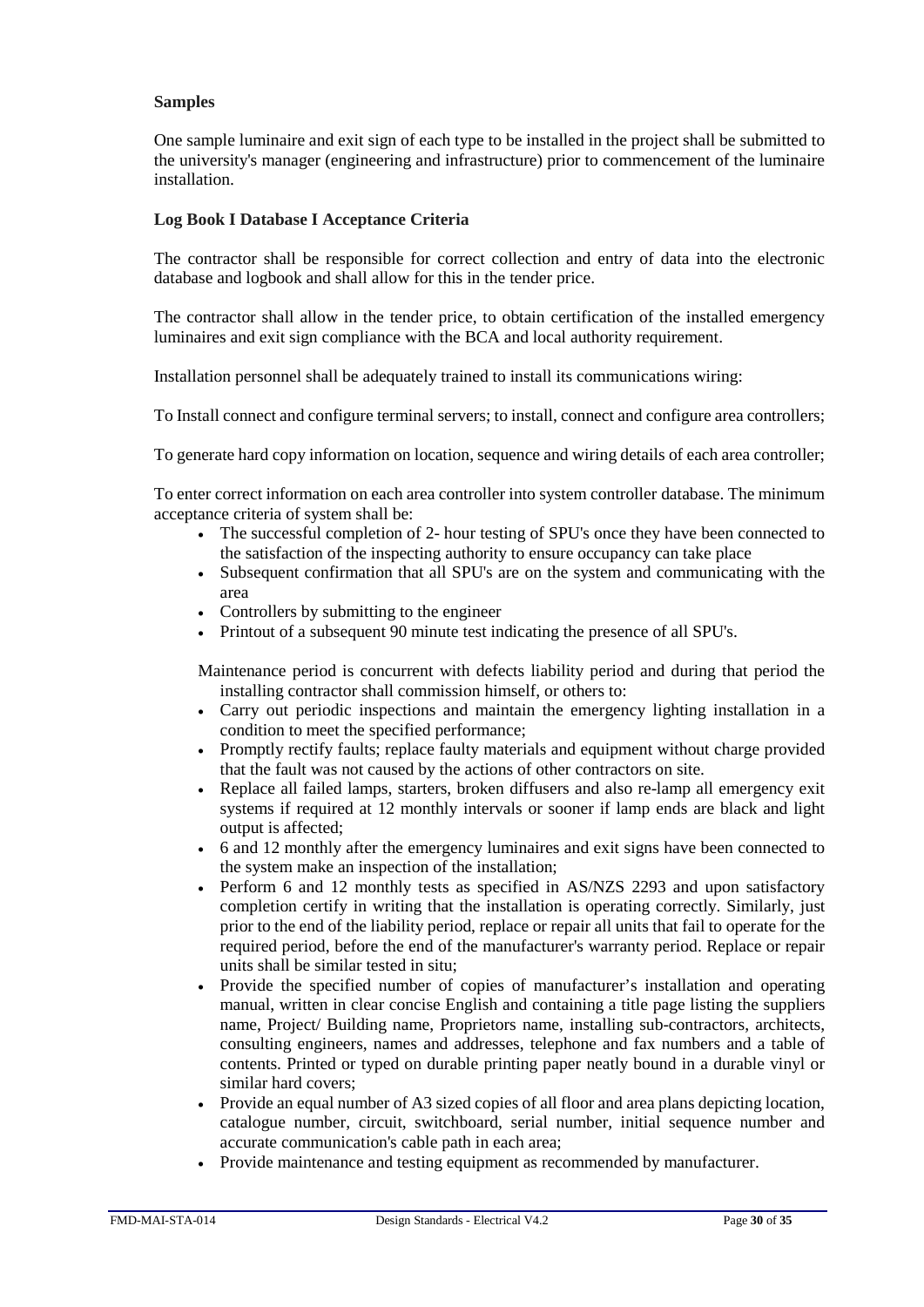#### **Installation of System and Equipment**

All Emergency luminaries and Exit signs shall incorporate Legrand Axiom system control gear.

All emergency luminaires shall be connected to their own dedicated unstitched AC Circuit off the local AC circuit in the area they serve.

Locations of the luminaires shall be approximately as shown on the drawings and shall be wall or ceiling mounted as indicated. Exit lights shall be suspended from the ceiling as necessary to comply with AS/NZS 2293.Submit for approval suitable support brackets details.

Supply and install mounting brackets for ceiling mounting, surface wall mounting and cantilevered wall mounting as required.

Mains cabling to each luminaire shall be TPS, installed on cable trays and for tied to centenaries together with other TPS cabling. Cables between cable support trays and luminaires shall be supported via fixing to the building structure.

Labels shall be provided on each emergency luminaire in accordance with serial number and in accordance with the building and area numbers, this labelling shall reflect the database information.

A schedule shall be provided of all emergency luminaire and exit signs depicting location, manufacturer, catalogue number, circuit and switchboard origin.

'Work as executed' drawings of the emergency lighting system installation shall including the following:

- Construction details and manufacturers part number for each type of emergency luminaire;
- Serial number and initial sequence number
- Accurate location of all emergency light SPU's
- Accurate wiring layout and route of the communications wiring between area controllers;
- Accurate wring layout and route between the area controllers and each emergency luminaire;
- Clearly identify on each floor the location of the End of Line Emergency luminaire.

## **4.5.5.4 External Lighting**

All external luminaires shall be complete with manufacturer approved mountings.

Cabling to all underground external lighting shall be sized to meet the voltage drop and earth loop impedance requirements of AS/NZS 3000. The minimum cable size of 16mm2 PVC/PVC.

Light posts shall be individually protected by circuit breakers mounted within the post within a weatherproof enclosure.

## <span id="page-30-0"></span>**4.6 COMMUNICATIONS**

The communications system is an integrated voice data system complying with UOW's specification for Voice and Data at the University of Wollongong.

The provision of communications cabling, conduits, termination points and associated equipment shall be selected in accordance with this standard.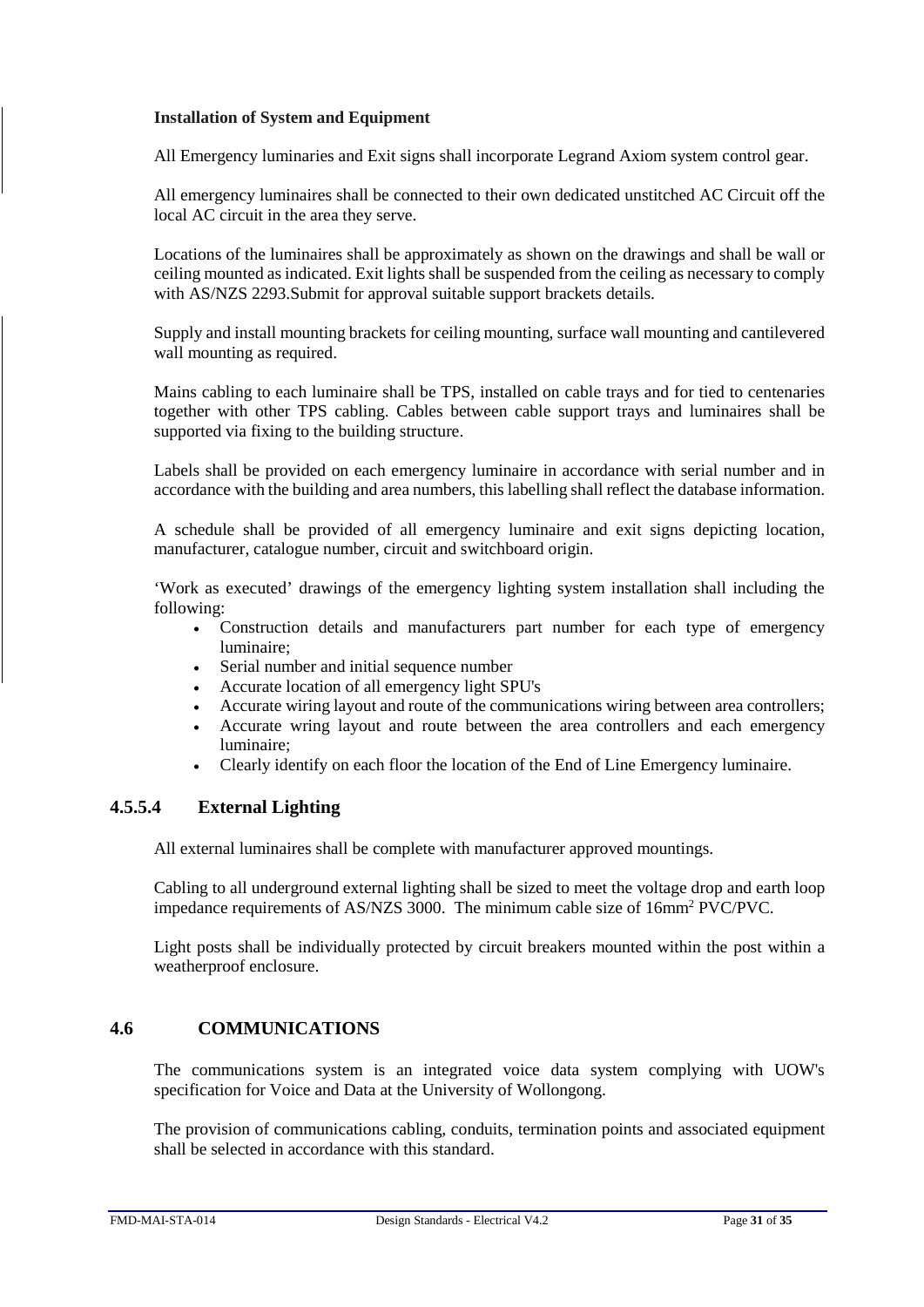## <span id="page-31-0"></span>**4.7 LABELLING**

- All components shall be separately and clearly identified by labelling. All labels shall be manufactured from laminated Traffolyte with bevelled edges or as approved.
- Bar-coded labels shall be provided on each luminaire with details of the model number, manufacturer and installation date.
- Labels for GPOs shall not be fixed to removable covers.
- Each label shall be in the English language and mounted adjacent to their respective component.
- All labels except danger or warning labels shall be black lettering against a white background. Danger and warning labels shall be red lettering against a white background.
- Labels shall be screw or pin fixed in position using at least two (2) polycarbonate screws which permit ready replacement. The holes in the label shall be elongated to allow thermal movement. The use of double sided adhesive tapes will NOT be acceptable.
- Labels, when mounted, must not be obstructed by wiring, switchboard equipment, support brackets, etc.
- Main Switchboards: A main label shall be mounted in an approved position on the front of the switchboard. The label shall be metal, with 38 mm high embossed letters coloured white on a black background. The label shall include the switchboard reference and its function, and the building name and number.
- Labelling on the distribution boards shall include the origin, size and type of the consumer and sub-mains mains and the main control switch number and the source of supply.
- Sub mains shall be labelled at both the MSB and their destination distribution board. Labelling of sub mains shall include the cable size, type and origin/destination as appropriate.
- Labels shall also be provided outside the panels or on doors to identify the following in 3mm lettering.
- All instruments, protective relays, timers, switches, etc.
- All internal equipment circuit references, fuse base and cartridge sizes, current transformers, ratios and classification, etc.
	- Size and type of fuse cartridge inside each door of fuse switch unit.
	- Isolating switches.
	- Terminal strips.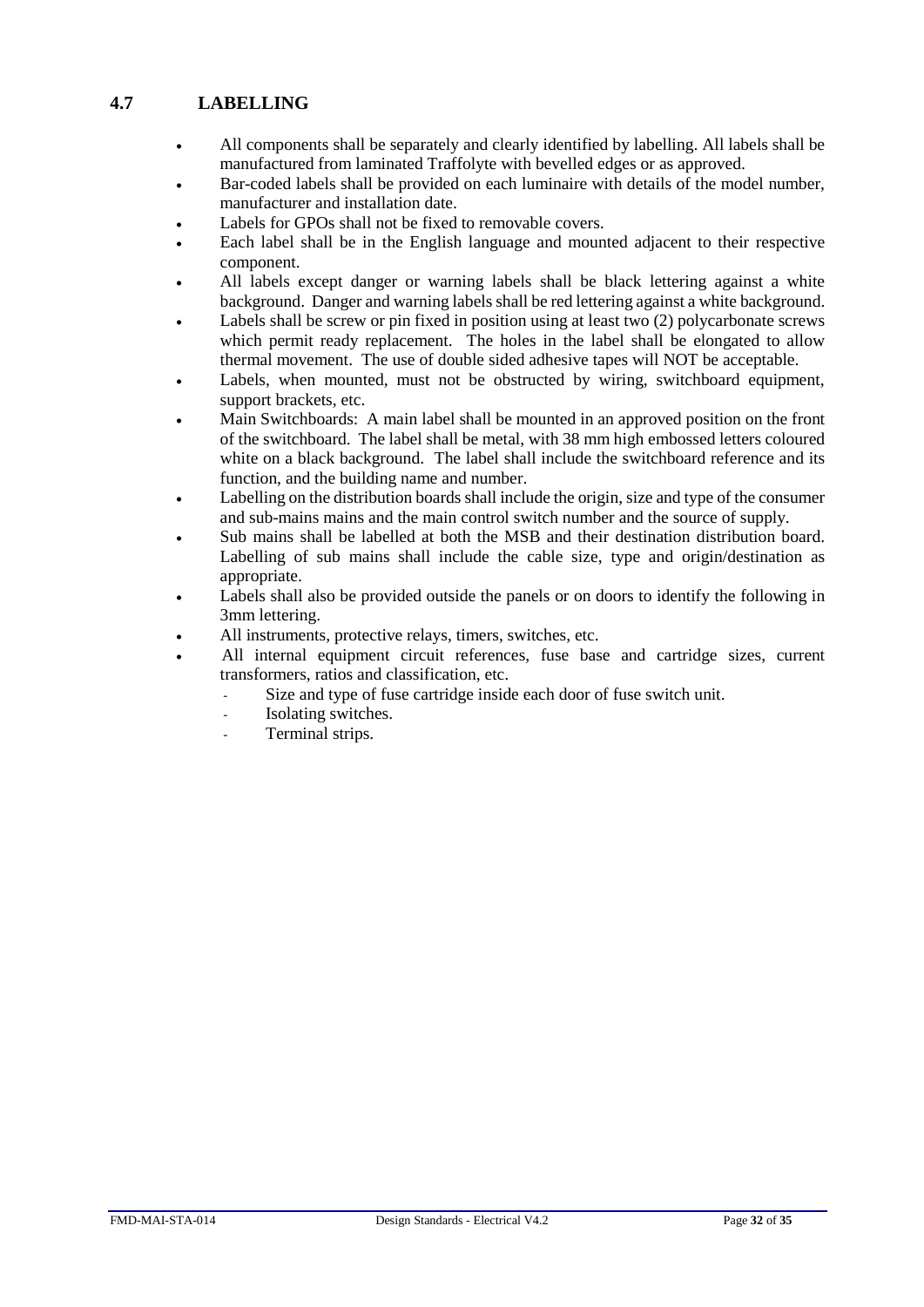## <span id="page-32-0"></span>**4.8 EQUIPMENT**

## <span id="page-32-1"></span>**4.8.1 Power Supply**

Table 4.5 below contains a list of power supply components.

| <b>Device</b>                                                   | <b>Function</b>     | <b>Make</b> | <b>Model</b>       | Rating   |
|-----------------------------------------------------------------|---------------------|-------------|--------------------|----------|
| Combination<br><b>Switched Socket</b><br>Outlets                | 3 phase socket      | Clipsal     | 56 Series          | 500V 50A |
| <b>Surface Socket</b><br>Outlets                                | 3 phase socket      | Clipsal     | 56 Series          | 500V 50A |
| <b>Lightning Protection</b>                                     | Lighting protection | Eritech     | System<br>2000     | N/A      |
| 3 Channel Skirting<br>Duct                                      | Skirting duct       | Skirtec     | D <sub>15050</sub> | N/A      |
| <b>Standard Mounting</b><br>Clips                               | Mounting clip       | <b>HPM</b>  | 711                | N/A      |
| <b>Standard Size</b><br><b>Mounting Brackets</b>                | Mounting bracket    | <b>HPM</b>  | 143                | N/A      |
| <b>Standard Wall boxes</b>                                      | Wall boxes          | <b>HPM</b>  | 429                | N/A      |
| 2hr Fire Rated<br><b>Acoustic Standard</b><br><b>Wall Boxes</b> | Fireboxes           | <b>HPM</b>  | 430                | STC54    |
| <b>Surface Mounting</b><br><b>Blocks</b>                        | Mounting block      | <b>HPM</b>  | 137                | N/A      |
| <b>Chemically Resistant</b><br><b>Mounting Block</b>            | Mounting block      | <b>HPM</b>  | 137DCH             | N/A      |

*Table 4.8 - Power Supply*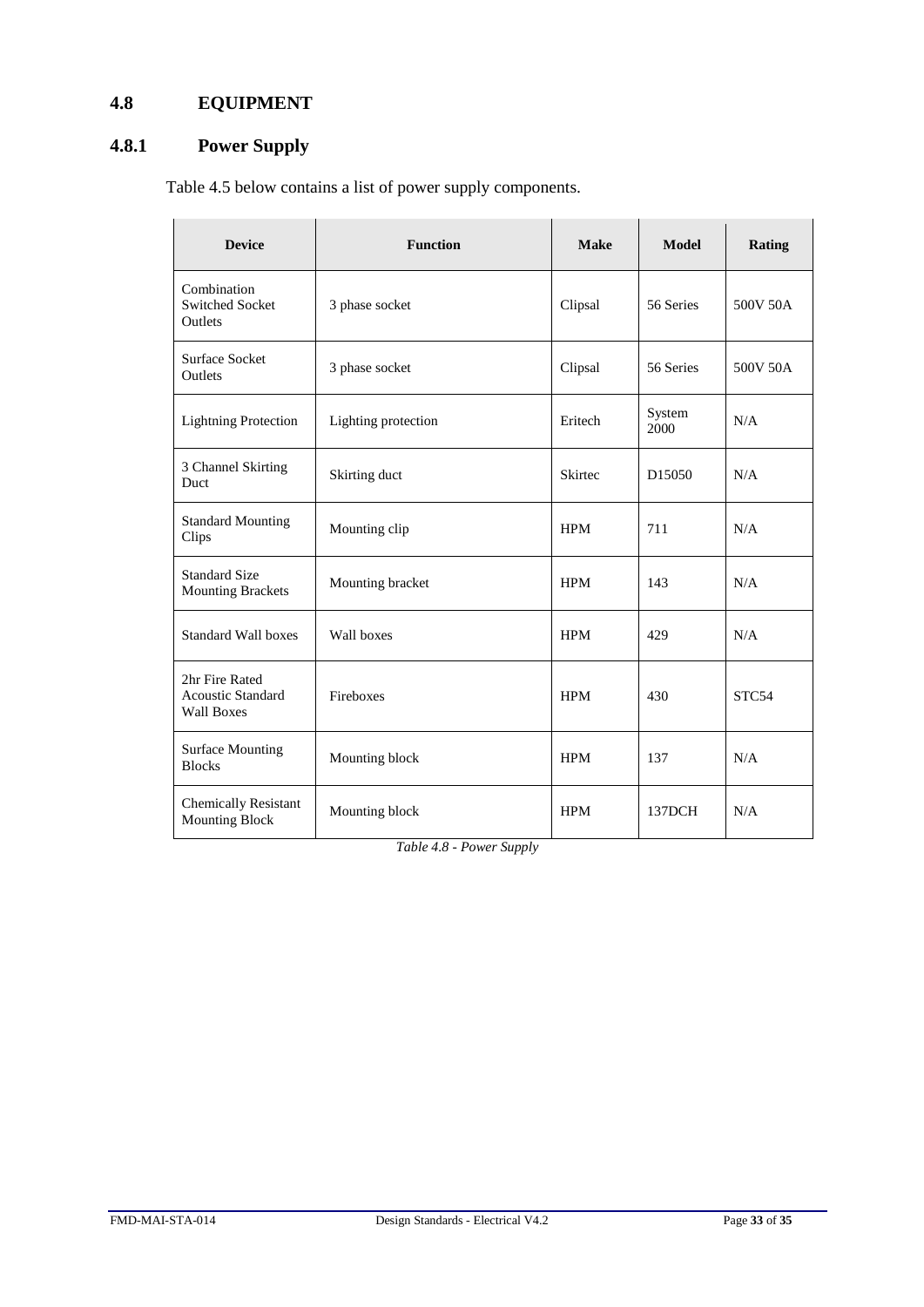## <span id="page-33-0"></span>**4.8.2 Emergency and Exit Lighting**

Table 4.7 below contains a list of communication devices.

| <b>Device</b> | <b>Function</b>                | <b>Make</b> |
|---------------|--------------------------------|-------------|
| Communication | Communications Interface Unit  | Axiom       |
| Communication | Modem Interface Unit           | Axiom       |
| Communication | Axiom Wireless Area Controller | Axiom       |
| Communication | Axiom Aegis 8 Software         | Axiom       |

*Table 4.9 – Communication Devices*

Table 4.8 below contains a list of satellite devices.

| <b>Device</b>     | <b>Function</b>                                | <b>Make</b> |
|-------------------|------------------------------------------------|-------------|
| <b>Satellites</b> | Polycarb satellite<br>Classification (D20/D20) | Axiom       |
| <b>Satellites</b> | Surface mounted<br>Classification (D20/D20)    | Axiom       |

*Table 4.10 – Satellite Devices*

## <span id="page-33-1"></span>**4.8.3 Cabling**

Table 4.9 below contains a list of cabling.

| <b>Function</b>            | <b>Minimum</b><br><b>Cable Size</b><br>$\text{ (mm}^2)$ | Model                       | Rating     |
|----------------------------|---------------------------------------------------------|-----------------------------|------------|
| Sub Main Cables            | 16                                                      | Cable Maker Australia - HPM | 135A       |
| Light Final Sub<br>Circuit | 2.5                                                     | Cable Maker Australia - HPM | 15A        |
| Power Final Sub<br>Circuit | 2.5                                                     | Cable Maker Australia - HPM | $10 - 15A$ |

*Table 4.11 - Cabling*